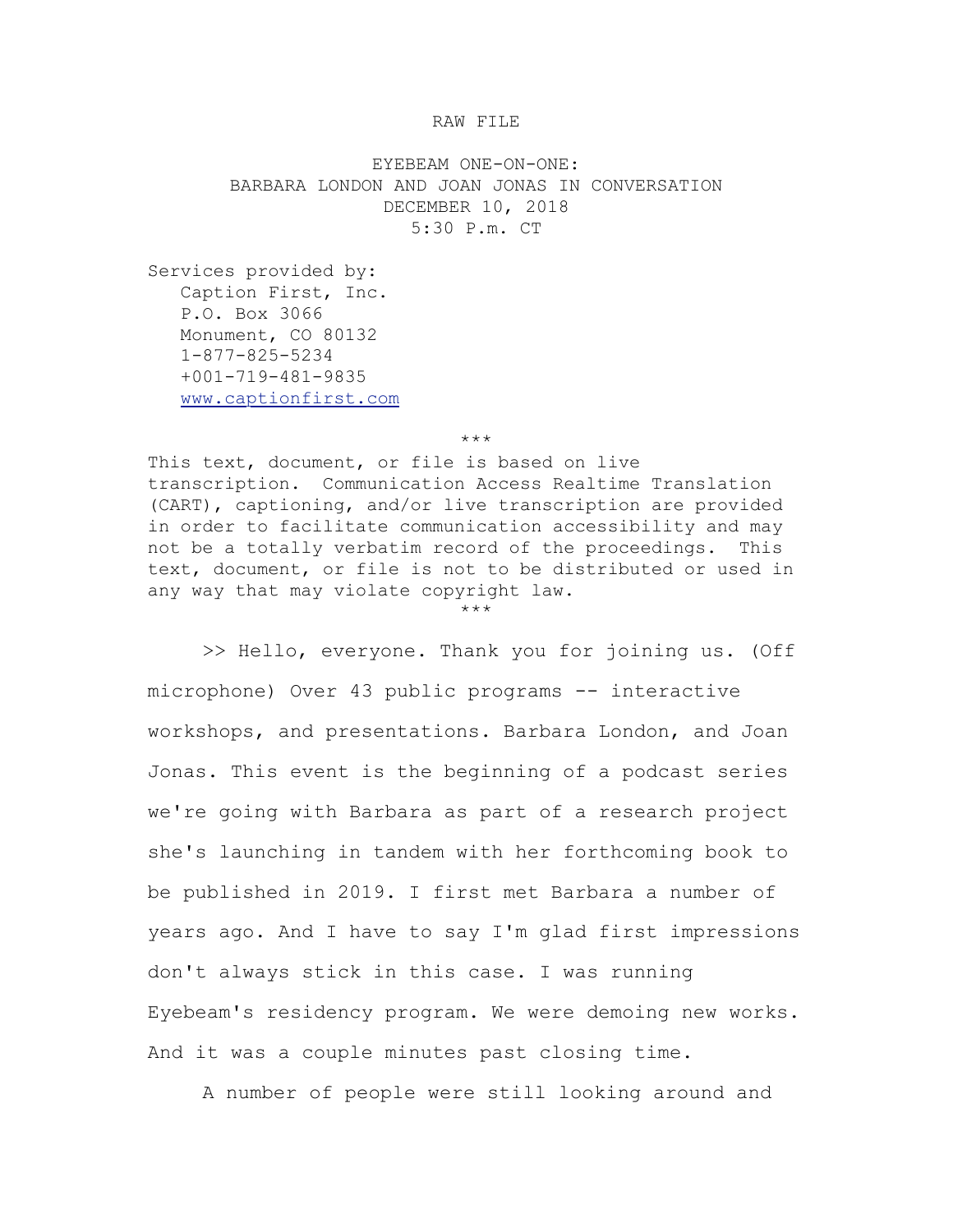talking within the space. But I didn't see that someone was still fully immersed inside one of the interactive installations. I hit the power switch to turn off the installation. To my chagrin, I saw a startled person walking out. And I immediately realized I had turned off the project someone was intensely engaged with. My colleague whispered, do you know who that is? You just killed the project that Barbara London was viewing. Suffice to say, not the first best impression.

But happily, her largess allowed for a new friendship to grow along with ongoing opportunities to work together. For four decades, London has paved the way for media artists at MoMA, founding the video collection and curating its first show on sound art. Throughout that same period, Jonas gained wide recognition as one of the most important artists of our time, whose experiments continue to be crucial to the development of art genres.

Tonight, the two will share insights and anecdotes from over 40 years of professional collaboration and friendship, followed by time for an audience Q&A. I was told to remind you all that our bar will be open after the Q&A for mingling. Please join us there. It's truly my pleasure to welcome Barbara London and Joan Jonas to the stage this evening. Thank you.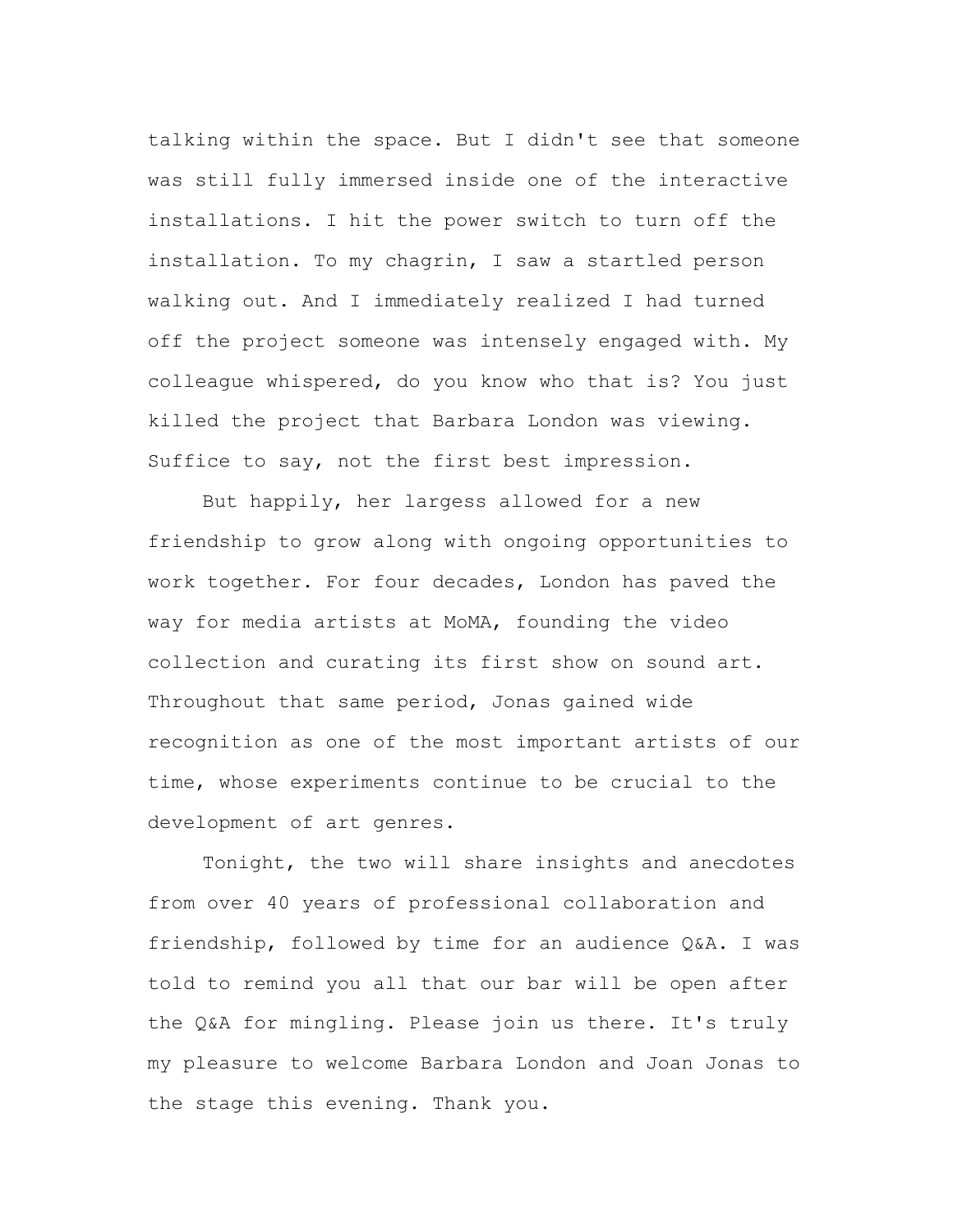(Applause)

>> Thank you for that very beautiful introduction, and thank you and Sally, the wonderful tech who just set this up. And my wonderful friend, colleague, and maybe I could call you mentor, too.

>> What did you say?

>> I said I could call you a mentor, too. So, anyway. So, I was going to say just a couple of things about Joan that we've known each other for at least 40 years. We probably have done -- had many dinners, many studio visits. We crossed Checkpoint Charlie once to go into East Berlin together. We've had lots of fun experiences. So, Joan, maybe some of you know, she honed her technical skills -- she has a career in both literature, sculpture, and was when I met her an avid film maven.

It's from her I learned of many filmmakers. So, why don't we get the first slide up. So, we are going to be serious, but I wanted just to say that both of us are Cancers, born in the summer, and both of us are from New York, and freako about flea markets. So, New York is the center of the world, right? Anyway. So I thought maybe we could start with you just saying a few words, now that Anna is here, who worked on the Judson theater show that's up now. Joan drifted in and out in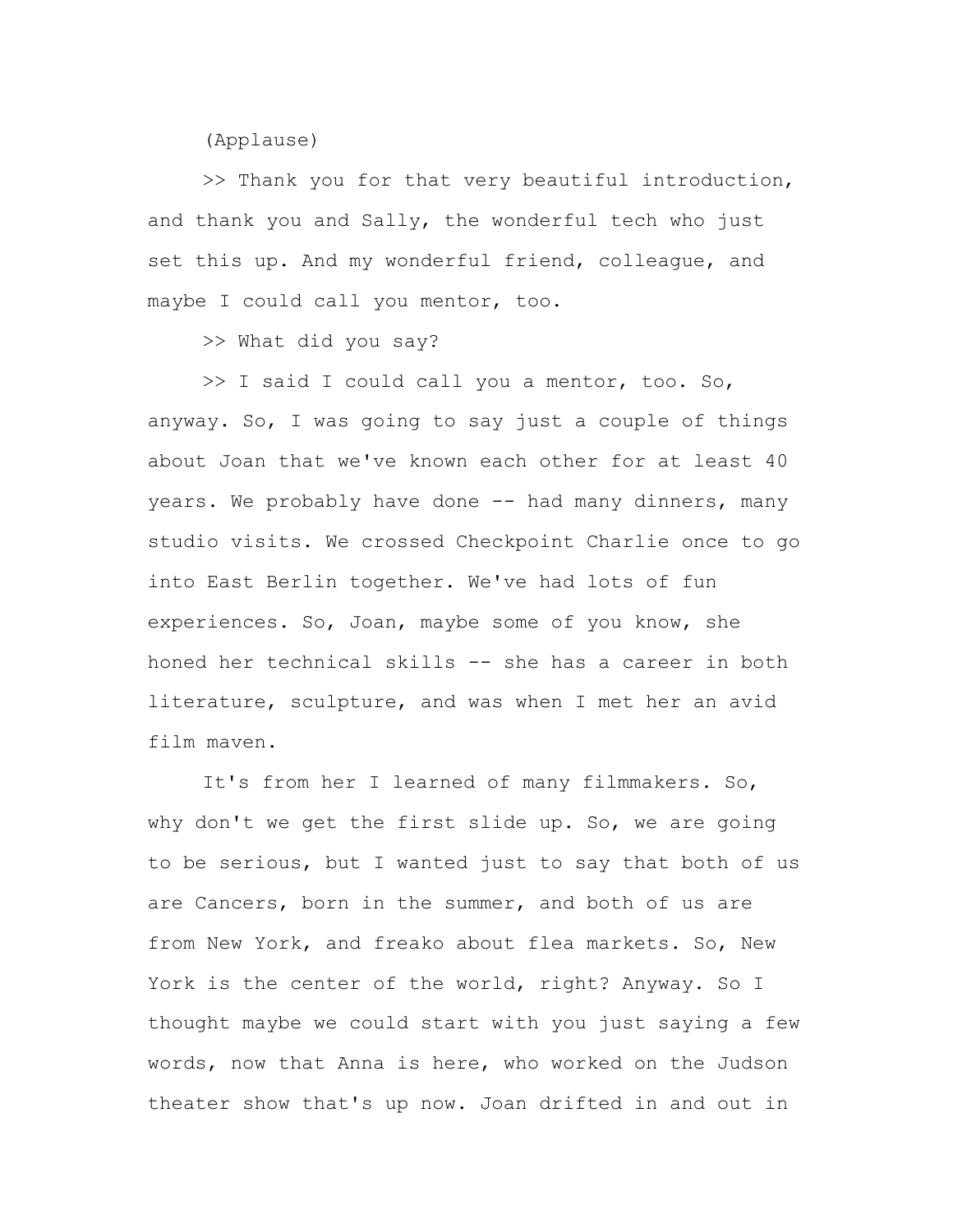that period.

>> JOAN JONAS: Yes I was in New York, of course, in the '60s. I saw a lot of these performances and happenings. It's one of the reasons that I switched from sculpture to performance. I was inspired by Goldenberg, and Childs and so on. And there's a wonderful show at MoMA now about the Judson, which was a particular place where the dancers and artists performed during the early '60s. So I came late to Judson. I saw things, and I saw works by those people, but I was never a part of Judson. But I was on the edge.

>> BARBARA LONDON: And I think over the years when we've talked, the Judson dance theater was downtown. And maybe the younger generations think oh, New York was one big ball of wax. And it wasn't. There were very distinct groups. But I think a lot of people really crossed and looked.

>> JOAN JONAS: Well, the audience we had was composed of people from all the disciplines that you could imagine, so that's what the situation was. It was mostly downtown, below 14th Street. It was a small community compared to now. One knew many people. There were many groups within that community, like different video groups, more political ones, the ones in the art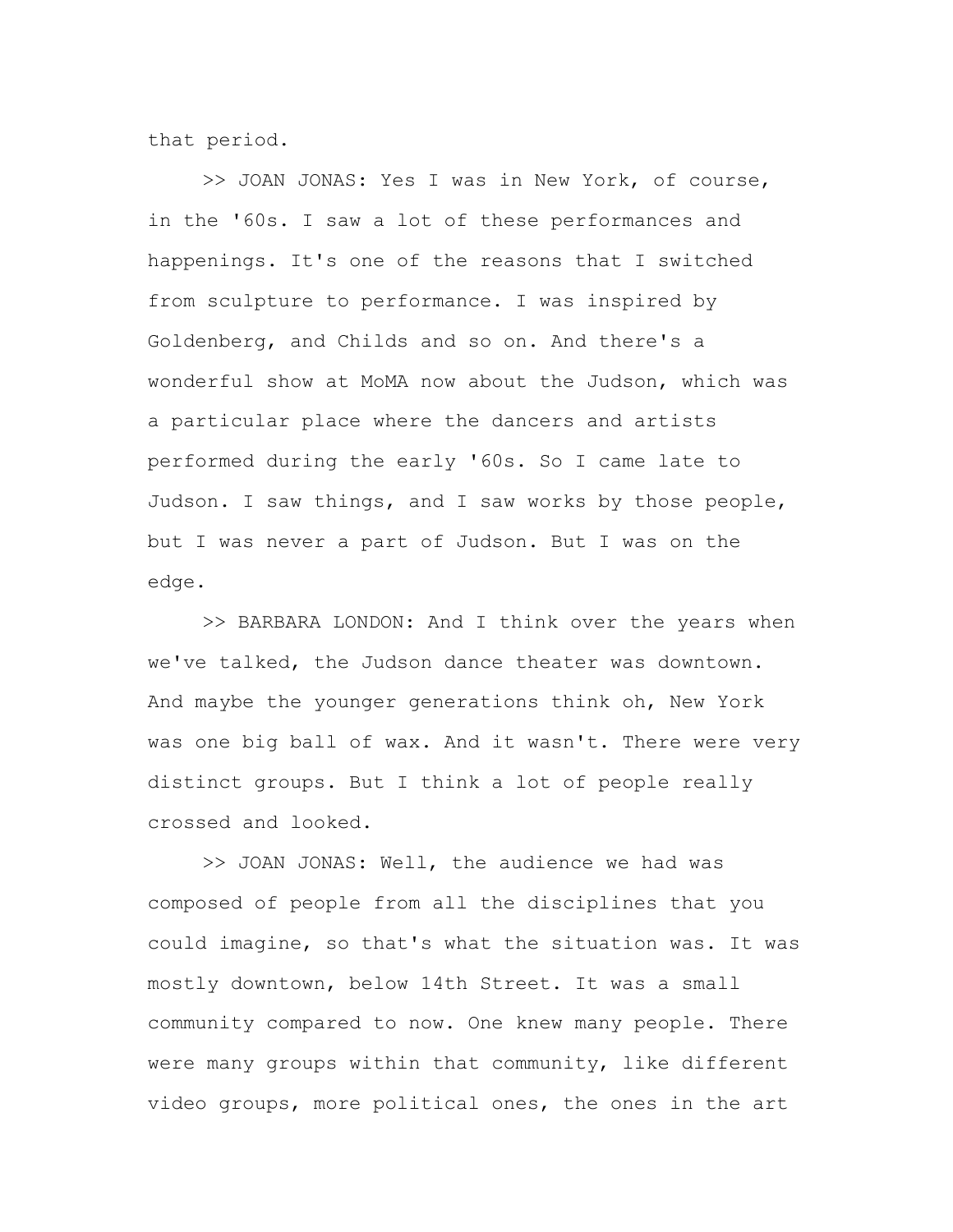world. Once Lawrence and I had an argument with John. And he said you must have worked with plexus. We said we didn't, because he's from California.

I'm just saying that as an example of how these groups existed side by side, but didn't necessarily always cross over.

>> BARBARA LONDON: Next slide, please. Those of you who were not born yet, New York in the '60s, it was bankrupt here. And we all were mugged at different times. But you just lived with it. And this is just a picture of New York in the '60s. And this happens to be Tony Conrad, a wonderful film-maker and artist.

>> JOAN JONAS: Who did great work with Lamont Young, and an early period of his music.

>> BARBARA LONDON: Michael Snow encouraged you to go see Jack Smith.

>> JOAN JONAS: That's right.

>> BARBARA LONDON: Next one, please. So, down in -- even before it was called soho, Joan, you lived up-town but then you were living downtown. And one of your neighbors was Nam June.

>> JOAN JONAS: We looked into each other's windows. He came for dinner one night. I looked across and the next day they had curtains up.

(Laughter)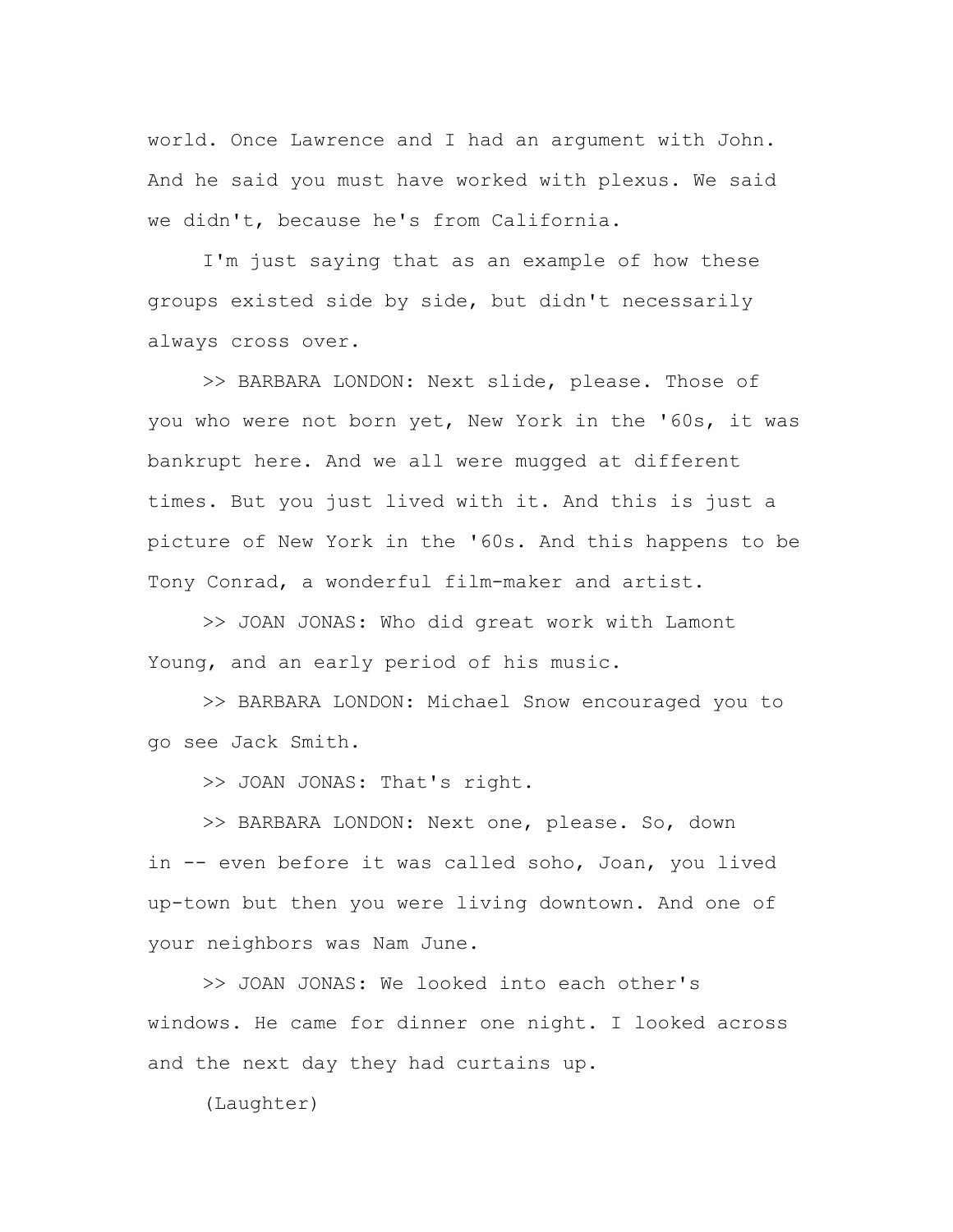>> BARBARA LONDON: The experimentation.

>> JOAN JONAS: He was a magical person.

>> BARBARA LONDON: Yeah. The sense of humor, the wit, the charm of his eyes. It was lovely. So, also, in the '60s, and you were mentioning before that you did indeed go to this, the experiments in technology. Billy Cluve passed away a couple years ago. But he and Bob founded something called Experiments in Art and Technology, which drew upon the engineers at Bell Labs, the telephone company's experimental studio. So did you go to all of them?

>> JOAN JONAS: No, as many as I could. I was just beginning. What were the years? I was just making that transition. And I was going to everything I possibly could go to. As a matter of fact, I had just come back -- I spent a year in Greece. I said I'll do anything, please employ me. And they didn't. But I became friends with all of them later. But it was a fantastic experience to see those performances, those events.

>> BARBARA LONDON: So there were situations -- I think this is John Cage, with all of his gear right in the middle of the armory, creating amazing sound program, Lucinda Childs using the Doppler effect with big swaying buckets full of sand. That was her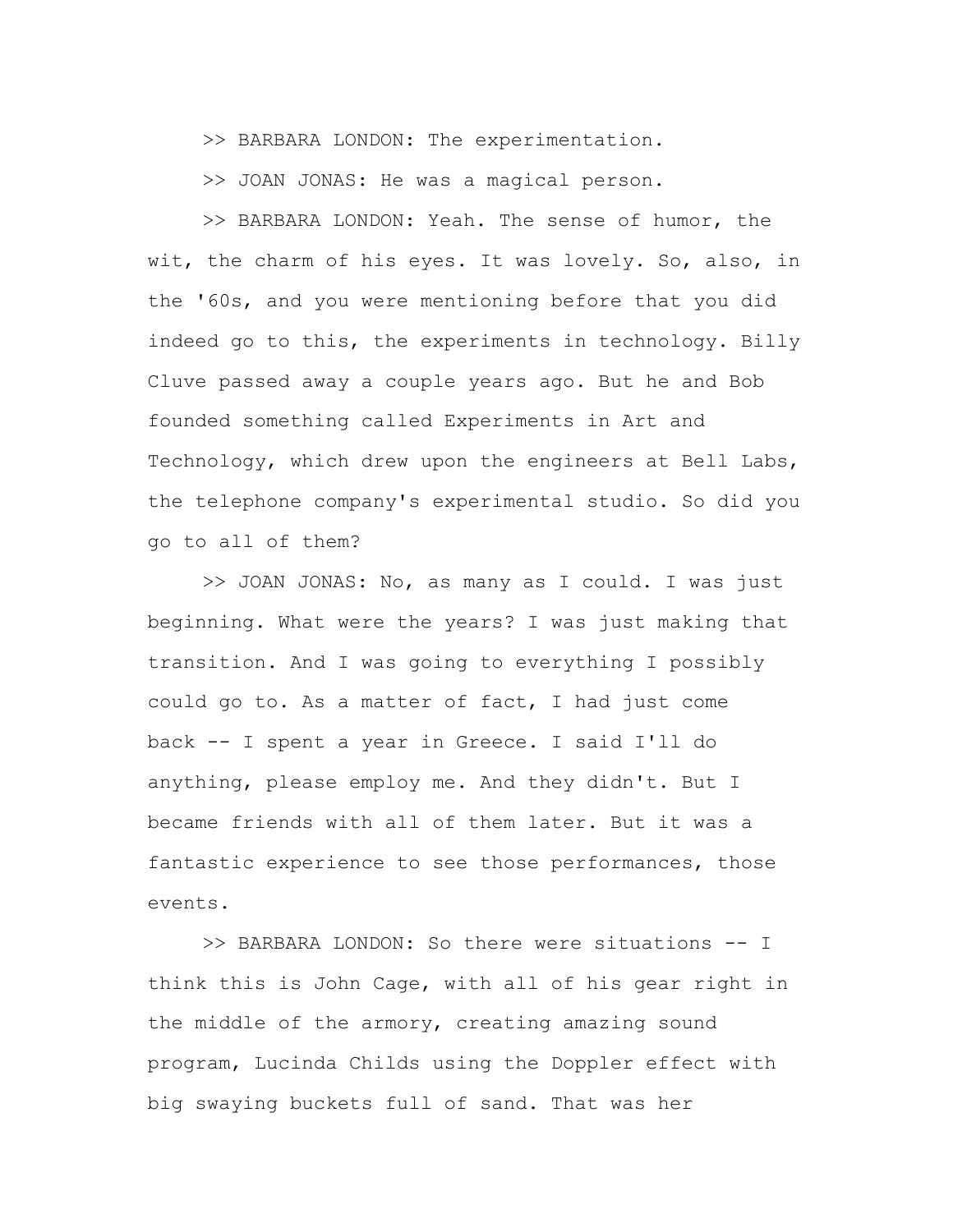performance. And I think Rauschenberg had the artist Frank Stella do a tennis match with special sensors that were inside the handles so that the lights dimmed as Stella and a partner played tennis. So maybe we'll do the next.

And Carolee was present.

>> JOAN JONAS: She was living in London. But we're great friends. She was doing work radically different from what Yvonne, Debra, and Simone were doing. And it looked like that. That's Meat Joy.

>> BARBARA LONDON: Interesting anecdote is that Carolee -- I think she was with Anthony McCall at a point. And they were friends with Peter. So in this time, there were festivals, events, lots of communication. And maybe we think people didn't travel as much, but people had no money.

>> JOAN JONAS: A lot of people -- for artists like me and my friends, we were recognized in Europe a lot more first before being recognized here. So often, the first public things I did were in Rome. That was in 1972. So it was a little bit later. In New York you put on your own things. But you went to Europe and people sponsored you. So that was great. And then when you went to a place like Rome you met everybody, you know, all the art people when you went in Rome there. And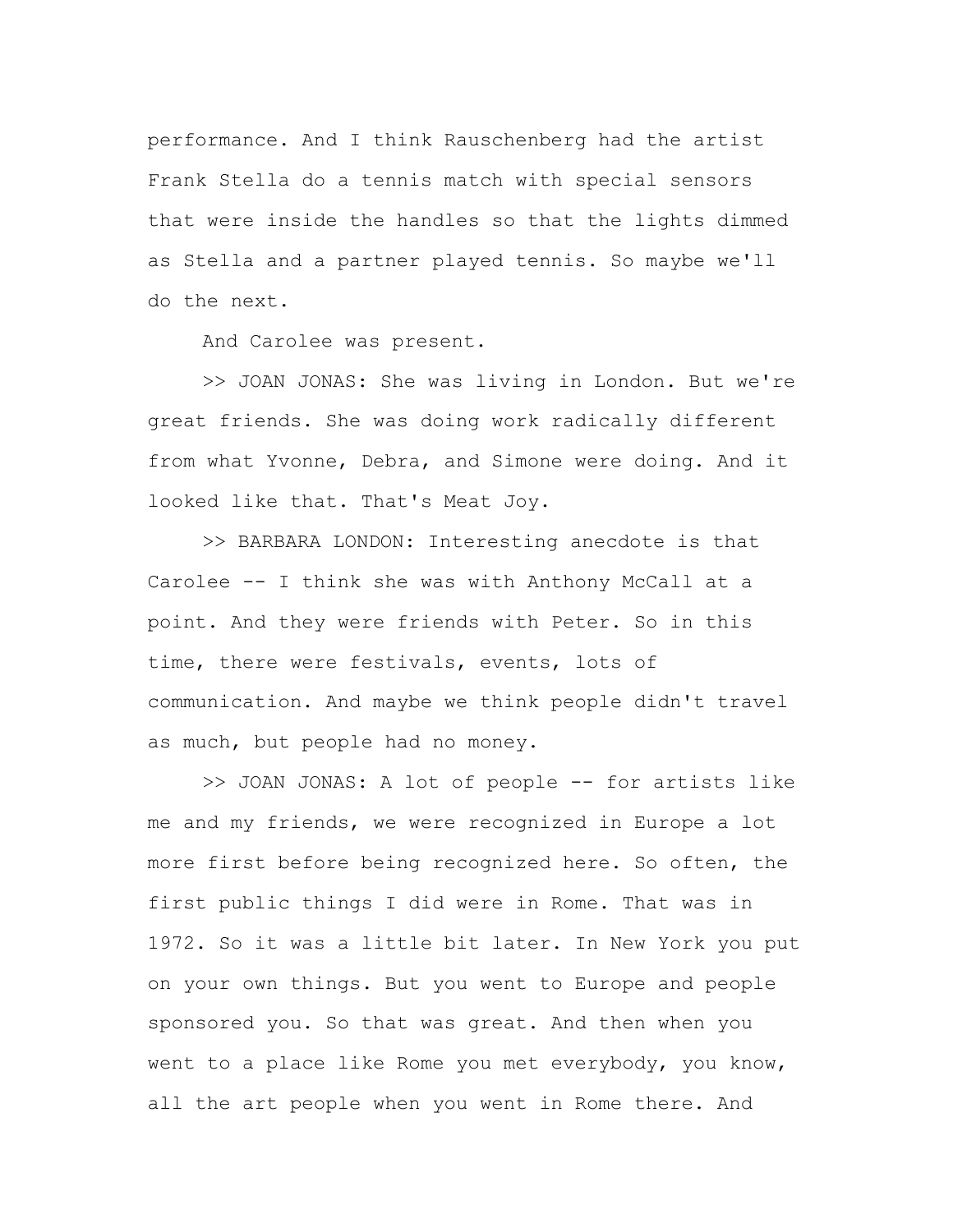they all came to your performances, or your events.

>> BARBARA LONDON: And it gave you a little bit of money.

>> JOAN JONAS: A little bit. Not much. A little.

>> BARBARA LONDON: And this was across the windows, was Shigeko, who was also -- in the early '70s.

>> JOAN JONAS: And she was an artist, of course.

>> BARBARA LONDON: (Off microphone) And I often just find this amusing, just to make sure that everybody knows. It was a moment -- it was in a way instant everything, you know. Of course instant soup, instant orange juice, the Polaroid, so we were used to quick.

>> JOAN JONAS: Instant feedback.

>> BARBARA LONDON: Let's go on to the next one. So, you were one of the first in New York to get a video camera.

>> JOAN JONAS: There were other people. We went to Japan in 1970 and I bought one there. It's hard for you young people to imagine how radical it was, the first Portapak, for artists to have this camera and be able to see themselves simultaneously on the monitor and to be able to do everything in their studio to produce a video work.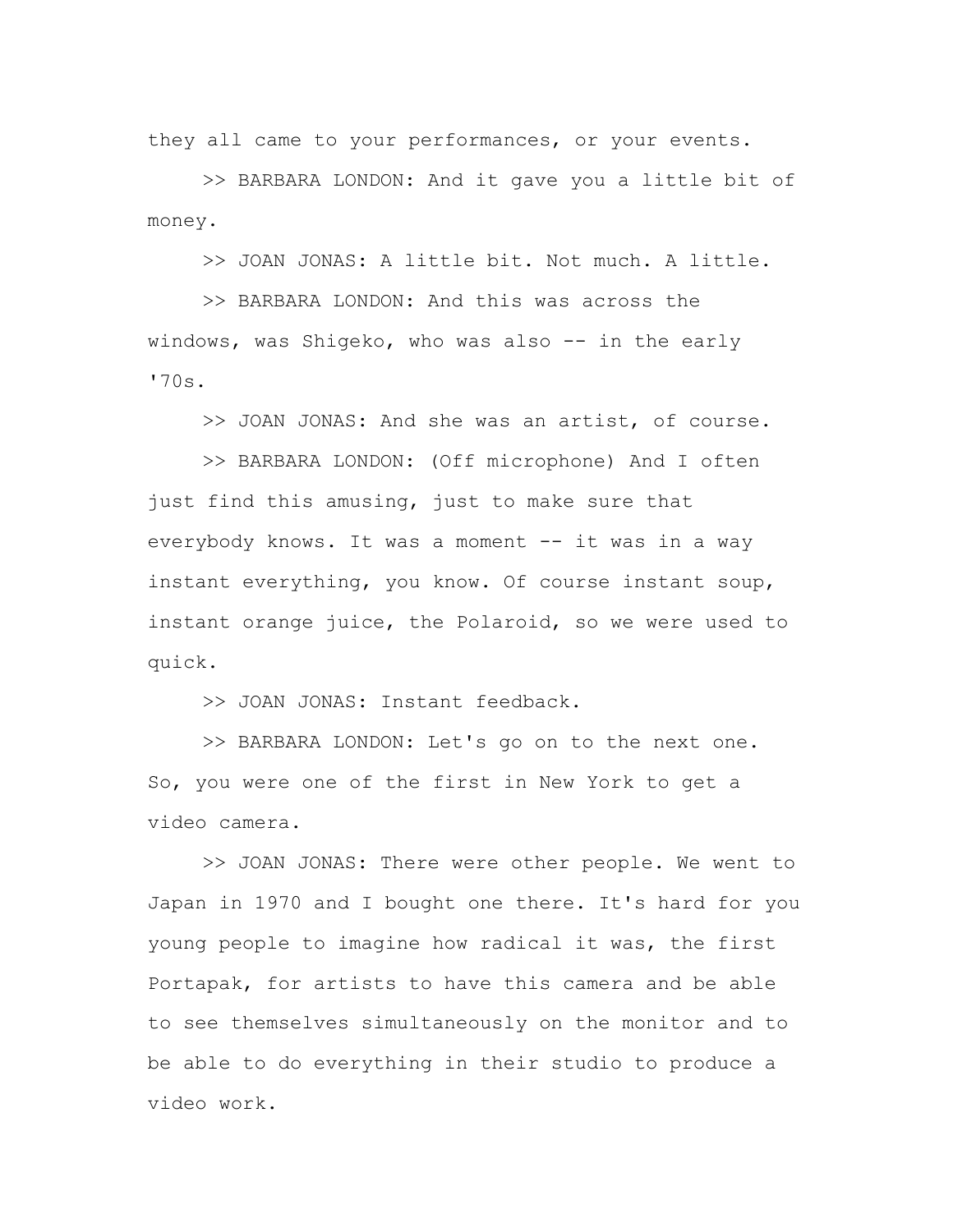>> BARBARA LONDON: And also, you mentioned feedback, but you had been already for a number of years working with the mirror and doing events, actions with several collaborators, or dance performers in the piece. So the mirror was something -- this mirroring  $was$   $--$ 

>> JOAN JONAS: I was inspired by Borges, the writer who mentions mirrors in his book Labyrinths. I thought my first prop will be the mirror. I adopted the mirror. And yeah. And then that turned out to be the video monitor, an ongoing mirror. The mirror performances kind of segued into video performance.

>> BARBARA LONDON: Kind of around the same time. What Joan got as a Portapak was not like what you have with your phone. The camera itself weighed 20 pounds.

>> JOAN JONAS: You see what the tape deck looked like. We used to walk around with it on our shoulder. That's probably why I'm crooked now.

(Laughter)

>> BARBARA LONDON: No museum would show the work because in the early days you had to thread the tape deck and come to the end. And who's going to rewind, right? So, anyway. So, in New York, often forgotten, based in some of the history books is Otto and Aldo's Black Gate Theater. Did you ever go to some of that?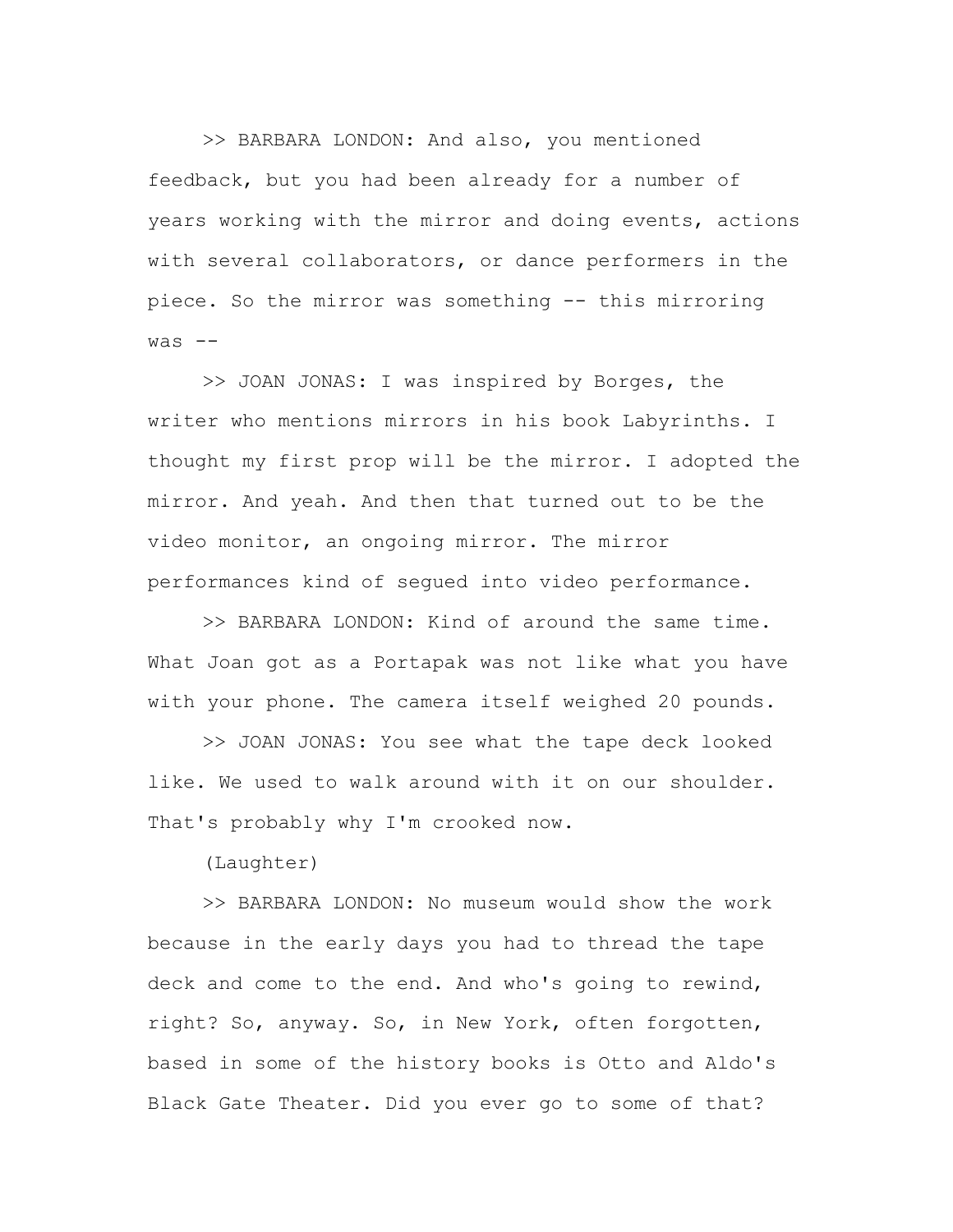>> JOAN JONAS: I didn't. I'm sorry. I missed it. But I met Otto later, because he was part of the media lab at MIT, towards the end of his life. It was nice to know him.

>> BARBARA LONDON: So maybe the next. So the other venue that was really important for technology in a way was Fillmore East. We think of it as yes, Janice Joplin, Jimi Hendrix performed there. But this was really razzmatazz, unbelievable.

>> JOAN JONAS: It was beautiful. I saw Jefferson Airplane in San Francisco, which was amazing. And then to see this, also. I don't know why it didn't go on, actually.

>> BARBARA LONDON: Yeah.

>> JOAN JONAS: Maybe it'll come back.

>> BARBARA LONDON: Next slide, please. So I just put this up because it's the time David Bowie, Space Odyssey, and the U.S. got a man to walk on the moon. So you could say Space Oddity was also a druggie time. You could think it was a trip, a trip to the moon or a drug trip, which people forget. So next one, please. And then this is not so often reproduced, the artist Ray Johnson, his History of Video. With Ray Johnson who also sadly died, it's very tongue in cheek. He's got the history of video, he's got James Joyce, Douglas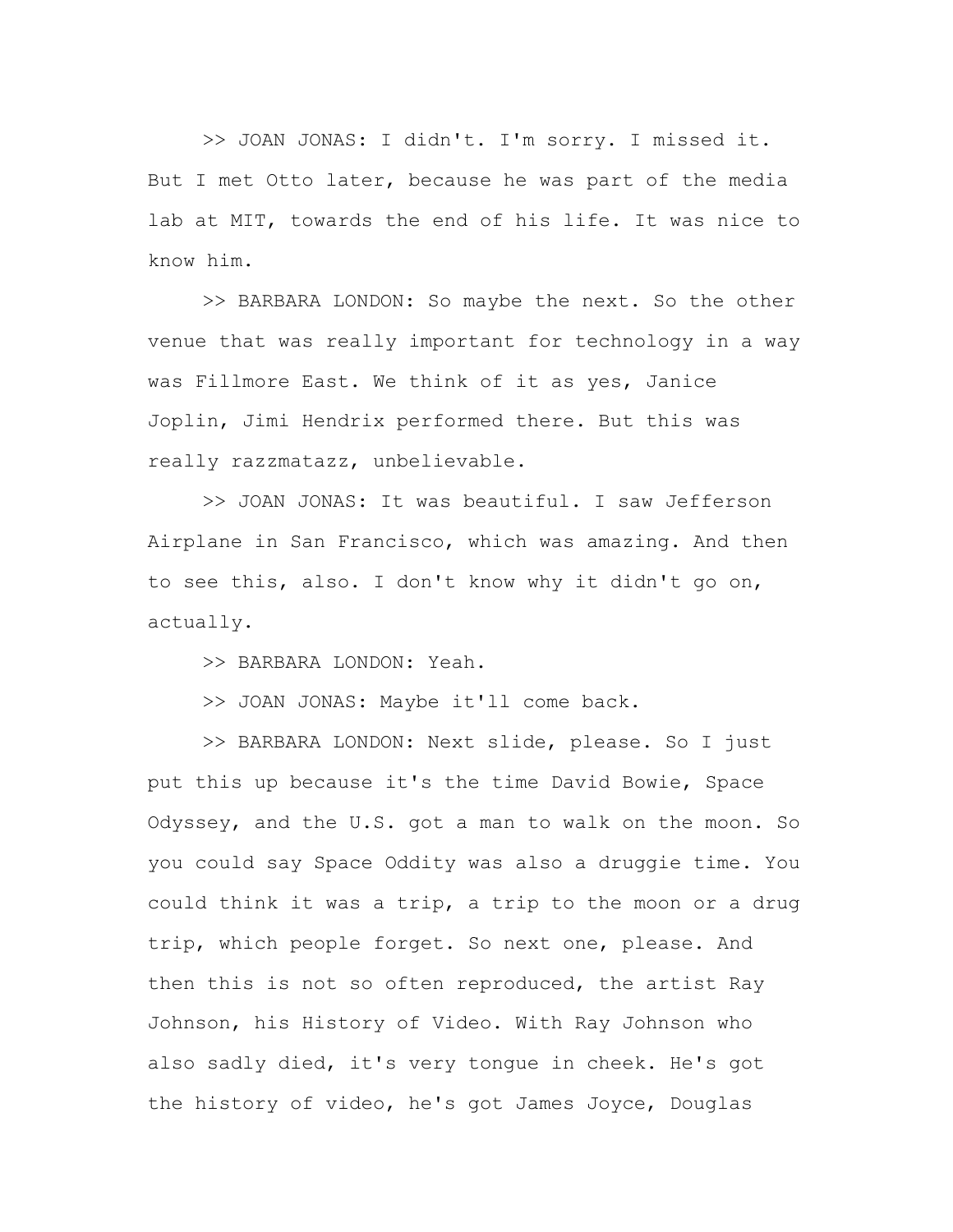Davis who was a writer for Newsweek.

He's got all kinds of people, Jonas.

>> JOAN JONAS: I'd like a copy of that.

>> BARBARA LONDON: Joan is up there, too. And Bruce is right next to her.

>> JOAN JONAS: You have to see it close-up, I think. It's amazing.

>> BARBARA LONDON: I'll send it to anybody who wants. Next slide. So next to Joan was Bruce Nauman, who actually was briefly around New York. He was invited by the galleryist Leo to come. I think it was Leo who helped him get his first video camera. But Bruce did not like New York City. He lived in Long Island and was making a number of these works. Steve and Bruce were friends. But Steve really lived in Soho.

>> JOAN JONAS: Yeah. We all knew each other. It's no big thing. And it was such an interesting, wonderful group of people. So we all went to hear Steve's music.

>> BARBARA LONDON: And then this is -- just to talk about institutions, having to figure out - artists were living in lofts. You had a very big -- a decent-sized space. And if you were making work that was installation, you needed a kitchen or the Leo gallery or someplace to carry it out.

>> JOAN JONAS: Just to mention the lofts, maybe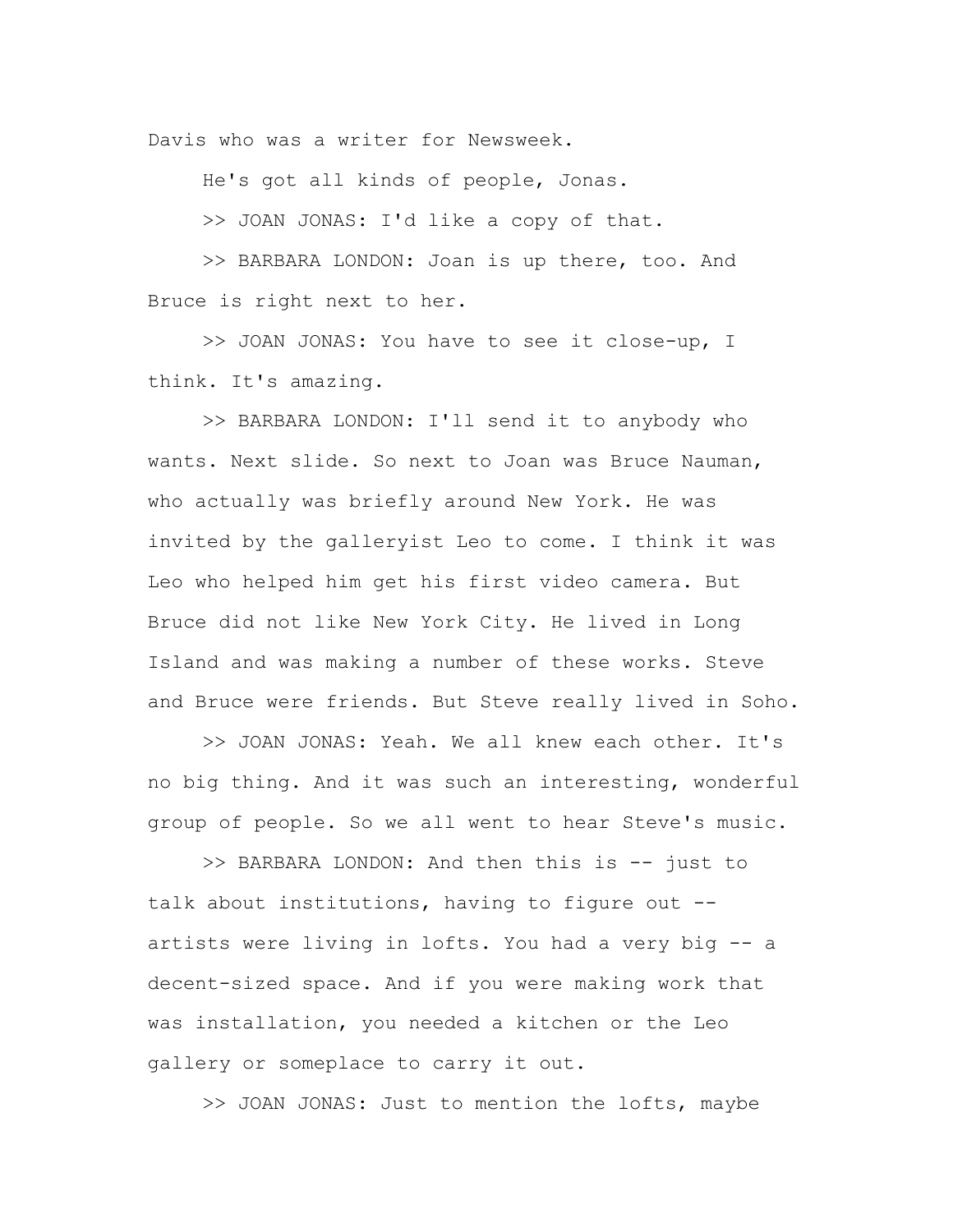you know of it. One of the people was George who helped artist -- I hate to say, almost nothing.

>> BARBARA LONDON: \$8,000.

>> JOAN JONAS: No, two.

>> BARBARA LONDON: 2,000.

>> JOAN JONAS: Artists bought lofts at that time aided by George, who bought them and then sold them to artists. He was really trying to help artists. He was a member of Plexus. A friend of Jonas Mekas.

>> BARBARA LONDON: And helped Jonas get one of the early film spaces, which was around the corner from you. So these two shows at MoMA, in a way, were a way to figure out how to deal with all of this technology. You've got one, as seen at the end of the mechanical age. And it's really a transition from the mechanical to then something right around the corner. And it included the video work of Nam June and some of the Bell Lab work. But then there was the information show where cybernetics were in the air, and a wonderful curator was figuring out ways to put them up. I'm sure you went to that.

>> JOAN JONAS: Yeah. Everybody did.

>> BARBARA LONDON: Next one, please. And this, Gene young blood, whose book -- the fields were separated, film and video.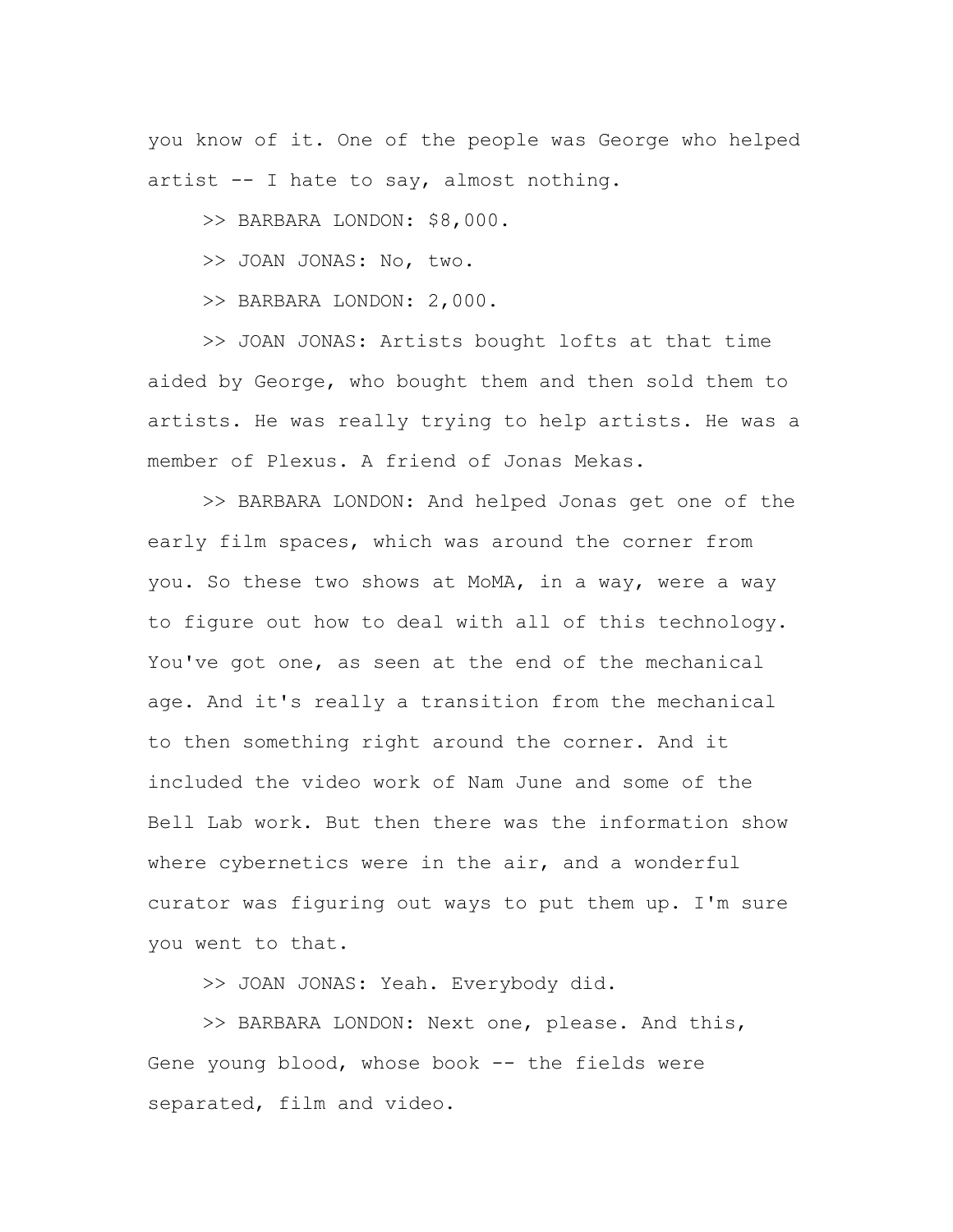>> JOAN JONAS: Filmmakers hated the quality of the Portapak. But video artists loved it. And I liked this -- the phrase expanded cinema. That's very important also to think about expanded media, going out -- going over the boundaries out and becoming another form. I mean, I was -- we all went. I went to see all the filmmakers' work and was influenced by it.

>> BARBARA LONDON: Did they come to your work?

>> JOAN JONAS: Some of them did.

>> BARBARA LONDON: I'm sure Michael did.

>> JOAN JONAS: And so did Paul.

>> BARBARA LONDON: Next one, please.

>> JOAN JONAS: Our old friends. They started the kitchen.

>> BARBARA LONDON: And people would come to their loft and show their new work. And it became so crowded they figured out they had to find someplace else. So there was a hotel on Mercer Street, not the one you know now. It was a really run-down hotel. In the basement was The Kitchen, and that's where the Kitchen started.

>> JOAN JONAS: They took machines apart. If you went to their studios, you'd see the machine in pieces. Then they'd put it back together again. They developed their own technology. The first time I saw Steina's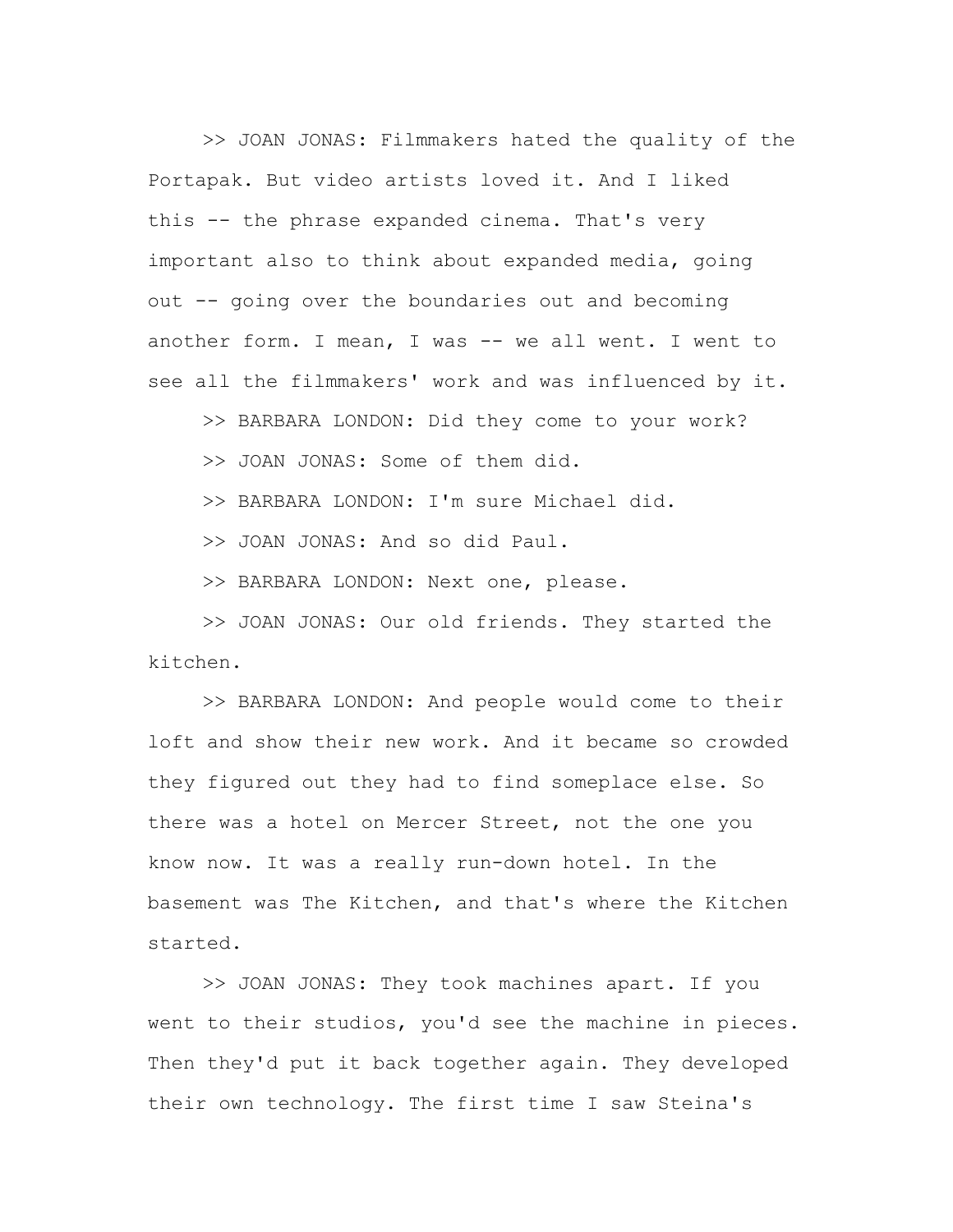work was not until the mid-70s. She's Icelandic. I never saw a landscape filmed on video the way she did. It's very hard to shoot landscape in black and white because there's no depth, but she made beautiful work and did.

>> BARBARA LONDON: We'll go another one, please. The so, this was kind of the milieu of Soho. That's The Kitchen on Mercer Street in the old hotel. That's artist space in 1973. And that's Cindy Sherman as the receptionist, the artist. And there's Gordon at a space called 112 Green Street. It was an important space.

>> JOAN JONAS: Where people could make work and have an audience. It was very loose in those days.

>> BARBARA LONDON: So, next one, please. And then how you worked with the equipment, it was relatively new. So the Videofreex, a guide to the use, repair, and maintenance. It was all kind of a sharing of -- if you learned something about the tool, then you shared it. We'll go on one more. Then we come to -- this was one of the first videos we acquired at MoMA, I'm happy to say. And maybe I'll let you talk a little bit about it, how you arrived at it.

>> JOAN JONAS: Well, I don't have the same relationship to technology now that I had then, because then it was all hands-on. So you could turn a little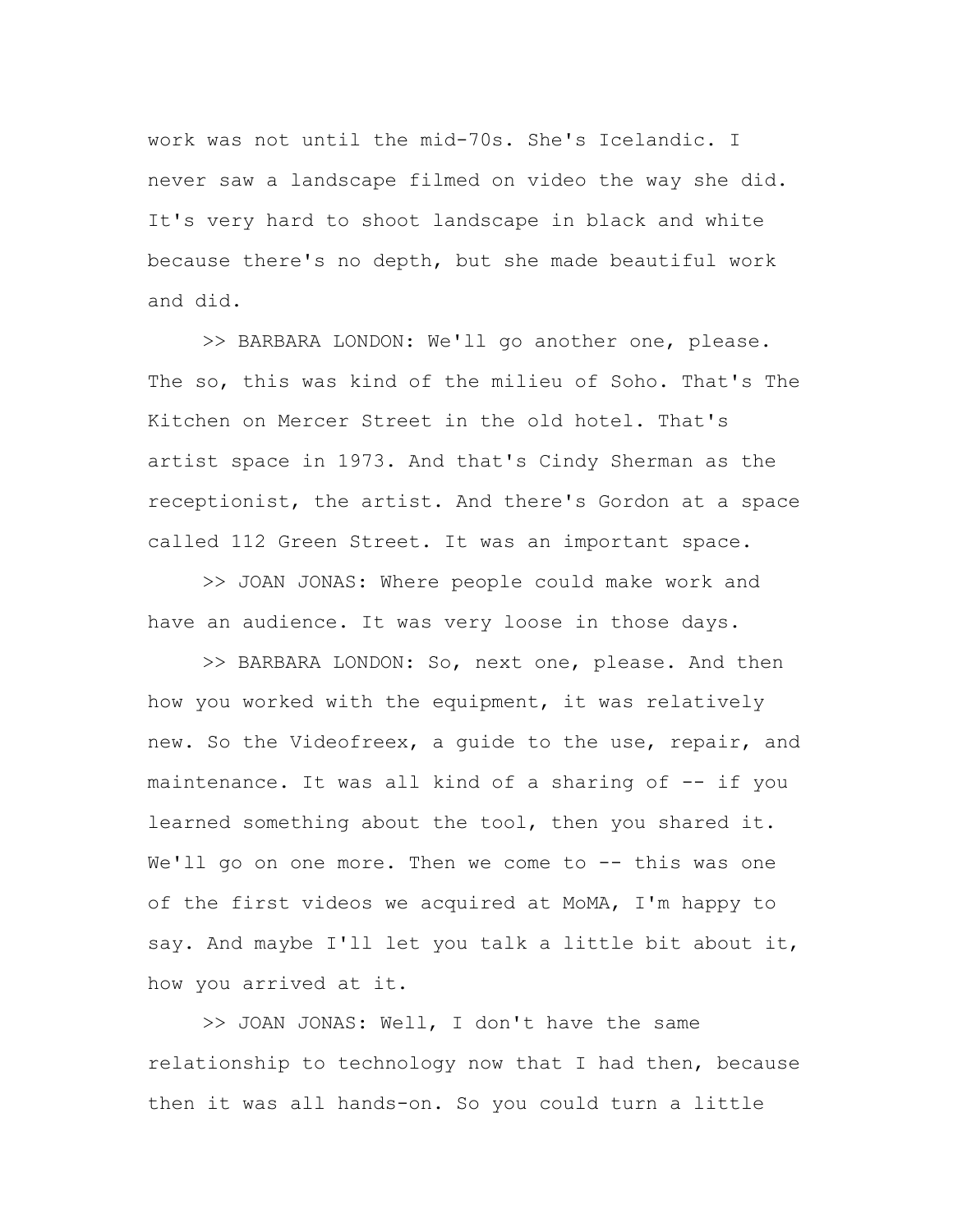knob as you probably know on the monitor and you'd have the vertical roll. You can't do that anymore. So I made a video using the structure of the vertical roll. And I'll just describe -- we shot it out in California in Robert Irwin's studio he had just moved out of. It was beautiful light because he had put a scrim over the skylight so it had a very filtered light.

We practiced it for two weeks. It's all one shot, no edits, made by shooting off the video monitor, the camera recording. So the signal -- the performance is sent from the camera to the monitor. And then another camera records off the monitor because you can't record -- you have to record it -- the vertical roll, it doesn't show up. In other words, you have to record it with another camera. And so that's what the story of that piece is. And so it was part of a big -- my first big video project called Organic Honeys Vertical Roll.

>> BARBARA LONDON: We're going to show a quick clip at the very beginning, I think one minute. So do you want to do the clip?

>> JOAN JONAS: If you look at it for 20 minutes, the room rises. It really affects your perception of space.

>> BARBARA LONDON: You made that before we had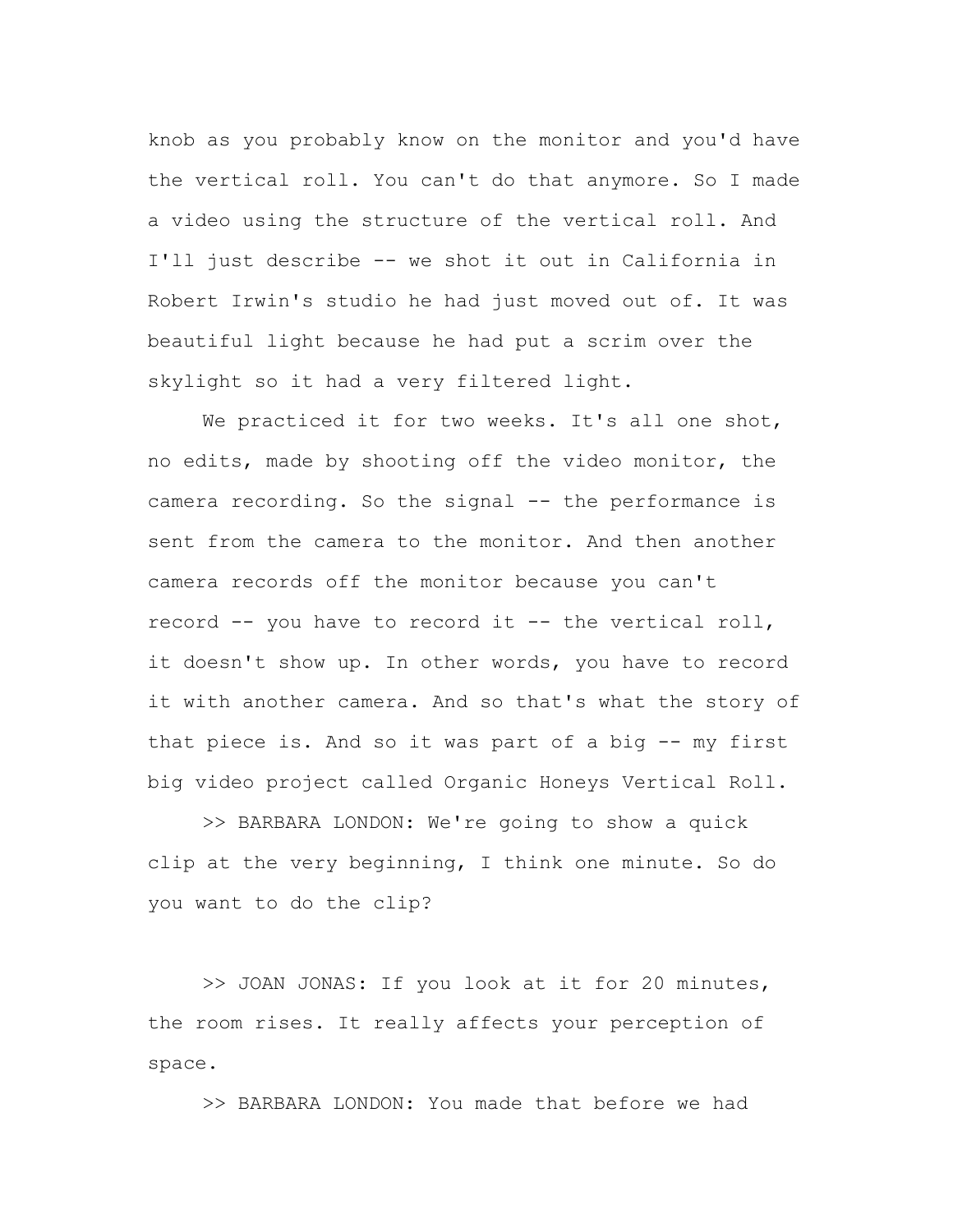flat screens.

>> JOAN JONAS: It was for a monitor.

>> BARBARA LONDON: So that monitor was a box, like a piece of furniture. And it was head-sized. So there's a kind of intimacy with the relationship to it.

>> JOAN JONAS: You couldn't have a big room full of people looking at it until later projections. But I remember the first time I saw it projected, it was hard for me. A woman reviewed it in some newspaper at the Columbia Circle. She said it was the worst thing she ever saw.

(Laughter)

>> BARBARA LONDON: So it's complicated, making a work that was intended for one scale.

>> JOAN JONAS: I think we've all relaxed. At the beginning we didn't want these things to be projected, right? But then we relaxed because it's the only way you can show it to people. But it's different. It's meant for the glass box.

>> BARBARA LONDON: Almost like a terrarium or something, yeah. Okay. Next one, please. This is just to show you -- I don't know if anybody saw the show of Gordon Clark at the Bronx Museum. He was a very important artist. A very wonderful, wonderful human being, smart, did important work, and was a cofounder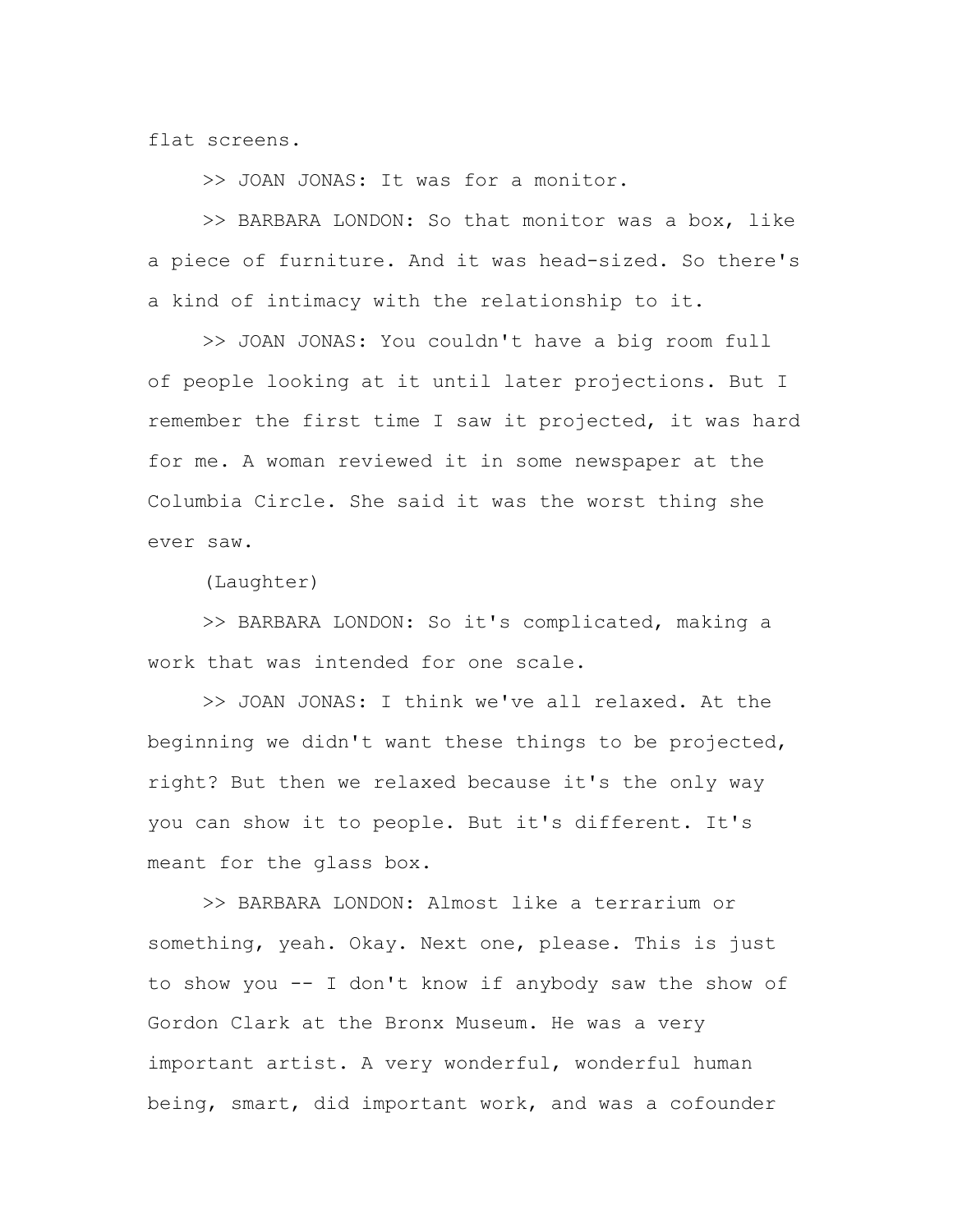of food restaurant, which lasted from 1971 until he was involved in '74, I think. Did you hang out there?

>> JOAN JONAS: A little bit. I knew Gordon pretty well. He was a wonderful person. He was working on the docks, making these big structures, cut-outs in the docks. He made one there.

>> BARBARA LONDON: He would take a very derelict building. Those were the buildings on the docks on the west side and cut holes, and it was illegal what he was doing.

>> JOAN JONAS: That's interesting to bring that up. In New York at that time, you could do things in different empty lots. I did something at night down on Wall Street, Pat and I and a camera man, with my cones. We went down there and spent two hours improvising and running around. And police don't come. And now you can't do that. But then you could. Like Gordon could work on the docks. I mean, some people worked on the docks at that time. And so on.

>> BARBARA LONDON: We'll do the next one, because then it's a work in which he performed in your work, Song Delay.

>> JOAN JONAS: That was in the lower west side in empty lots. They had just torn down all those buildings so the audience sat on the roof of the building and saw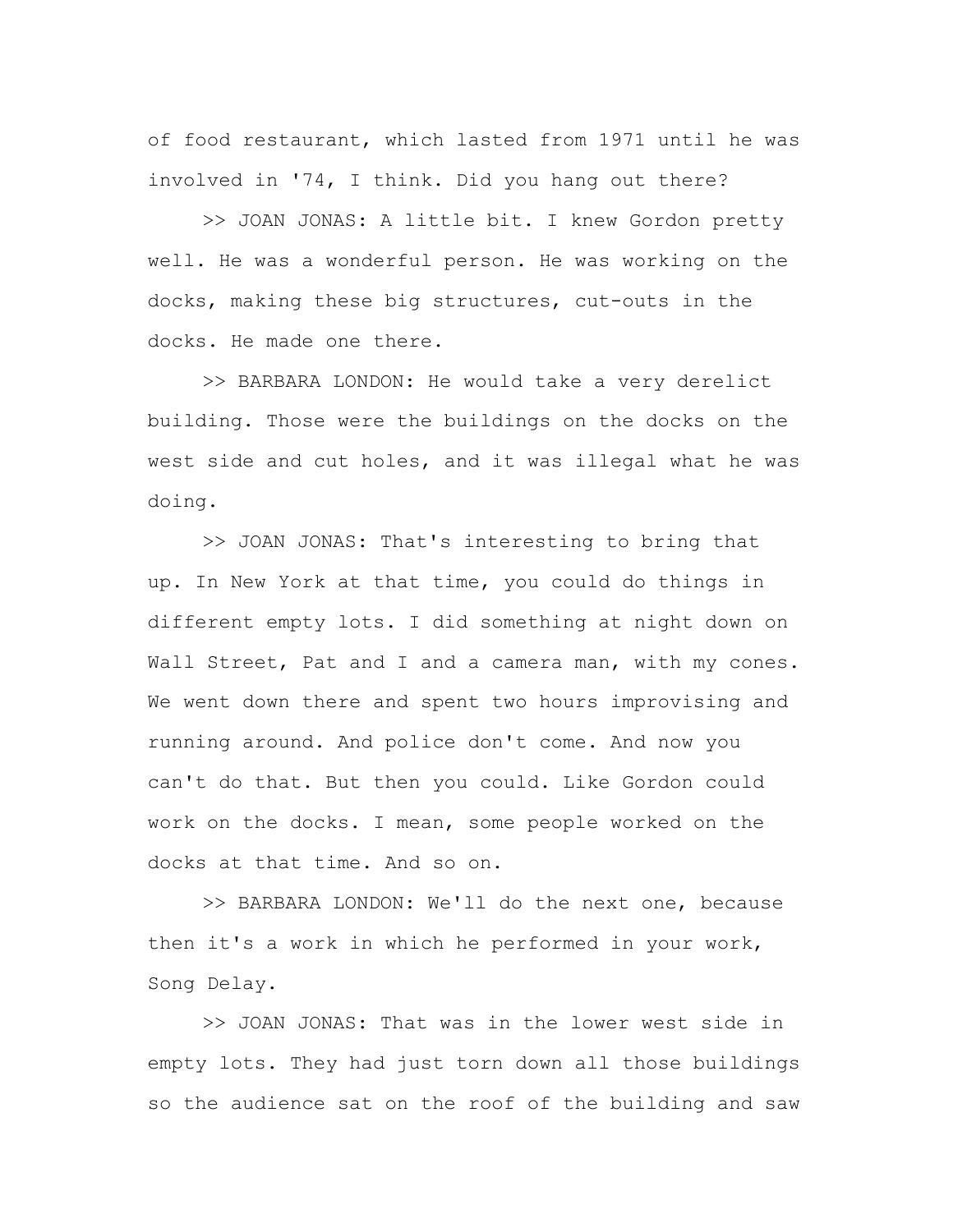the piece.

>> BARBARA LONDON: It was a lot about scale.

>> JOAN JONAS: And distance.

>> BARBARA LONDON: And sound.

>> JOAN JONAS: I always describe these cities like New York as cities that have holes in them. Now they're filling all the holes up, which is one of the problems.

>> BARBARA LONDON: Next one, please. So I just bring this in just because Jonas Mekas, he was very supportive of you and your work.

>> JOAN JONAS: He was so important for so many people because he had the anthology, which I went to as often as possible and many people did, and it was such an important place for artists. And it's still here, of course.

>> BARBARA LONDON: Yeah, yeah. Next slide, please. Because he allowed or invited you or offered - actually, in 1975, you did the first version of Mirage.

>> JOAN JONAS: Yeah. I just have a little anecdote. He and P. Adam Sidney, I used the screen. And I made it go up and down. It was one of those film screens, you could open it and close it, up and down by pulling buttons. I was doing -- I used it as a structuring device. I was doing that during the rehearsals, and P. Adams said she's going to break that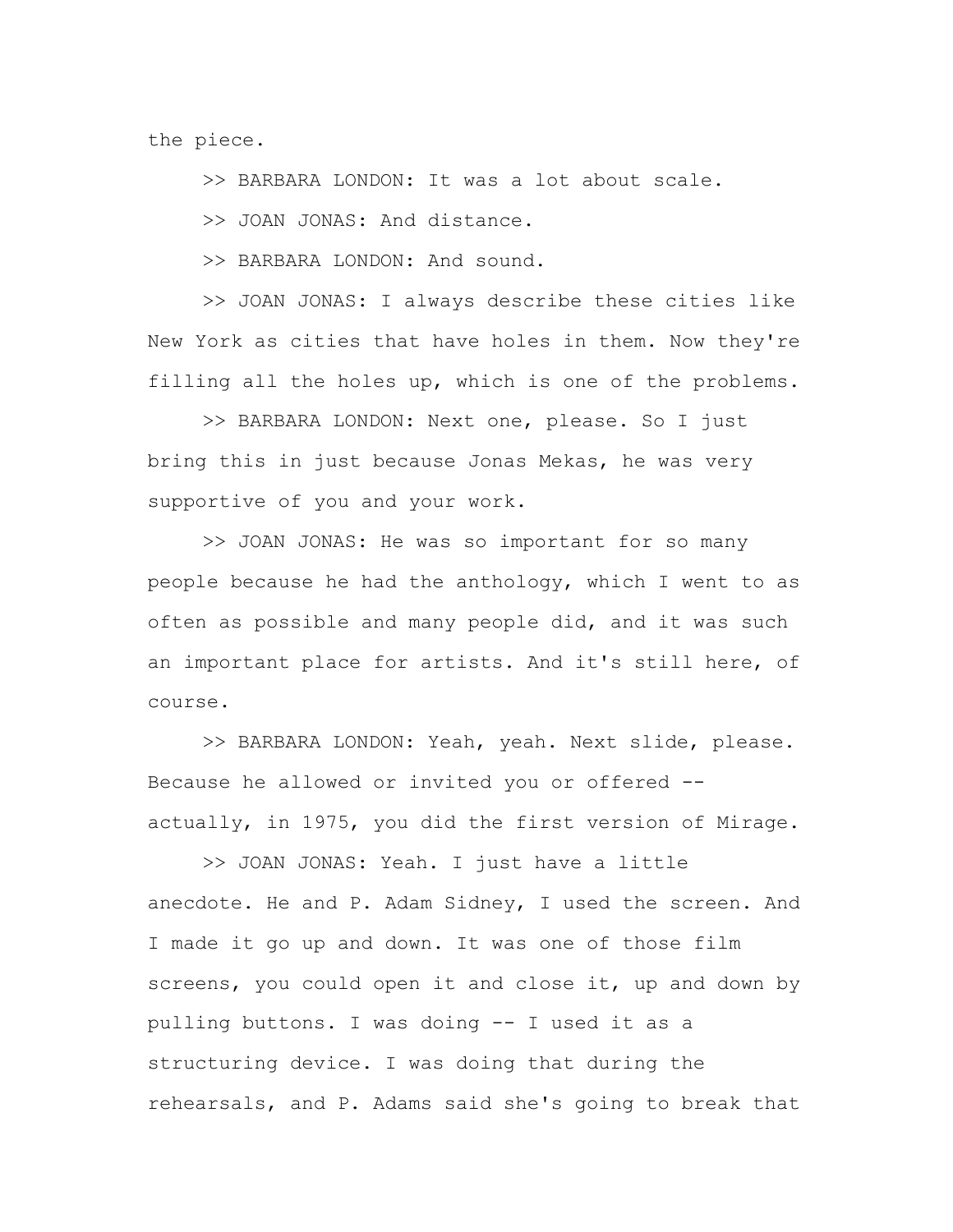screen. And Jonas said no, let her do it, it's okay. So that was his attitude.

>> BARBARA LONDON: But it was very magical to actually be there, because Joan is working with the screen. She's got monitors, film projection, very beautiful live use of the space. So you would have performed that probably what, five, ten times?

>> JOAN JONAS: Ten times each year. I did another version. It was wonderful. It's unusual for an artist to be given the space to work in. They were very generous in that space.

>> BARBARA LONDON: At a certain point you locked it down. Next slide, please. So then it becomes Mirage an installation. And it's got three years because it began in '76. And did you do it in '94?

>> JOAN JONAS: Yeah.

>> BARBARA LONDON: And then when you showed it in New York, the MoMA acquired it.

>> JOAN JONAS: Yes. I still show it. Every time it has to be slightly rearranged for the space, but not radically. But it became more layered with one more projection, so I add things to it. It's a piece I go back to. It inspires me. You have unfinished ideas and ideas that can be developed, so that was one of them.

>> BARBARA LONDON: Next, please. We're going to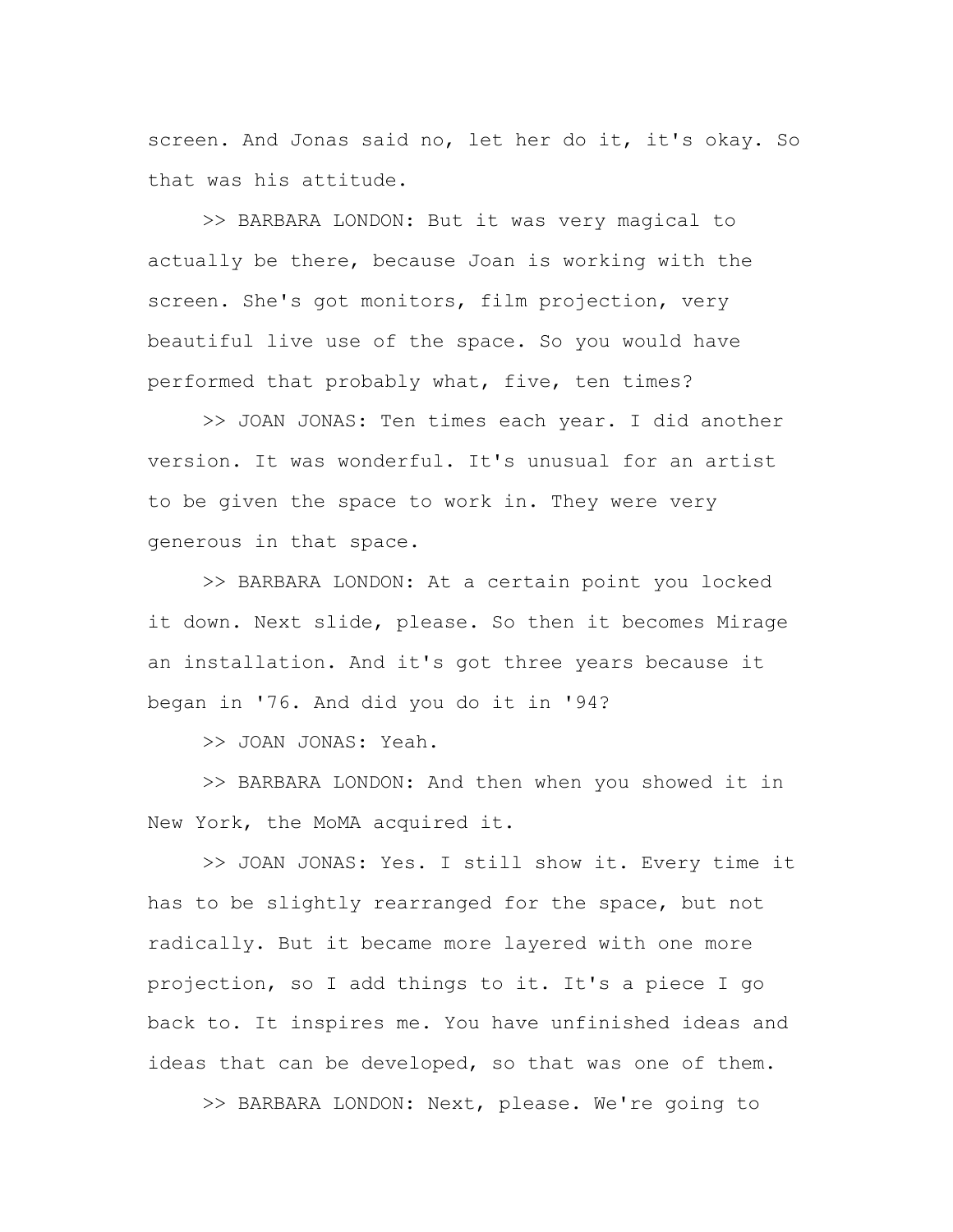take a little bit of a jump cut because we're not doing all of Joan's career. We're then going to go and this is a work that was acquired by MoMA around 2013 and was just up for over a year, I think.

>> JOAN JONAS: Yeah, it's incredible for me. That's great.

>> BARBARA LONDON: So it's got many magical parts. Do you want to talk a little bit?

>> JOAN JONAS: It started out as a small lecture performance at MIT, which is now part of it, in which I was working for the camera overhead and the audience saw -- in the projection -- what I was doing for the camera. And that became the beginning. It was based on an Icelandic writer, a piece called Under the Glacier. And then maybe a year later I was asked  $-$  I can't remember exactly. But I was asked -- yeah, I knew that I had to go on working on it. So a friend of my invited me to go to the islands, and Under the Glacier Is about a glacier.

I had to shoot in the snow and ice. I went to the mountains and developed it. It was in a little house in a field, a special place that the curator wanted artists to experiment with these little houses. And then I changed it because I felt like you couldn't really perceive the sound and image looking through the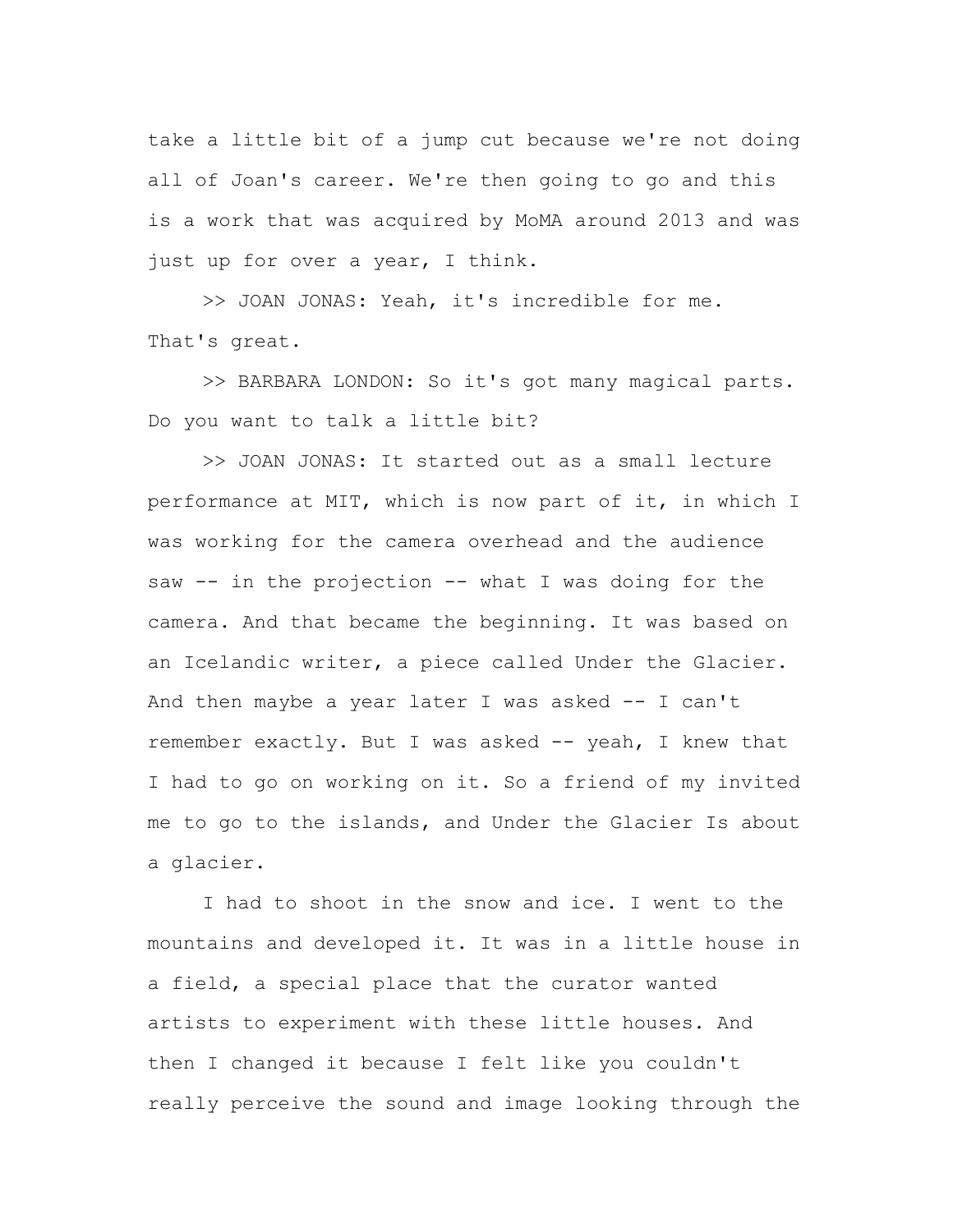windows of a house. I had it inside the house. So then I worked with the shoji screens. I had spent some time in Japan working with shoji screens. And made a different structure. It's still up at MoMA if you want to go see it.

It went through different stages. This is it. It's not going to change again. But it's really when I began to think about what's happening in the environment, because it's called Under the Glacier. Beginning to work on that I thought, glaciers are melting and so I had to -- I don't take it to the period. I bring it into the present.

>> BARBARA LONDON: Nice. Maybe the next slide . . . Yep. And there's another view of it. And then we'll go next. And then we come to your work that I think I first saw up at Gavin Brown.

>> JOAN JONAS: Do you want me to . . . What do you think?

>> BARBARA LONDON: What?

>> JOAN JONAS: Were you going to say something?

>> BARBARA LONDON: No, I would love you to talk about it because it's very complicated.

>> JOAN JONAS: It's called Stream or River Flight or Pattern. That was the title I came up with when I was working on it. It stuck with it. It's composed of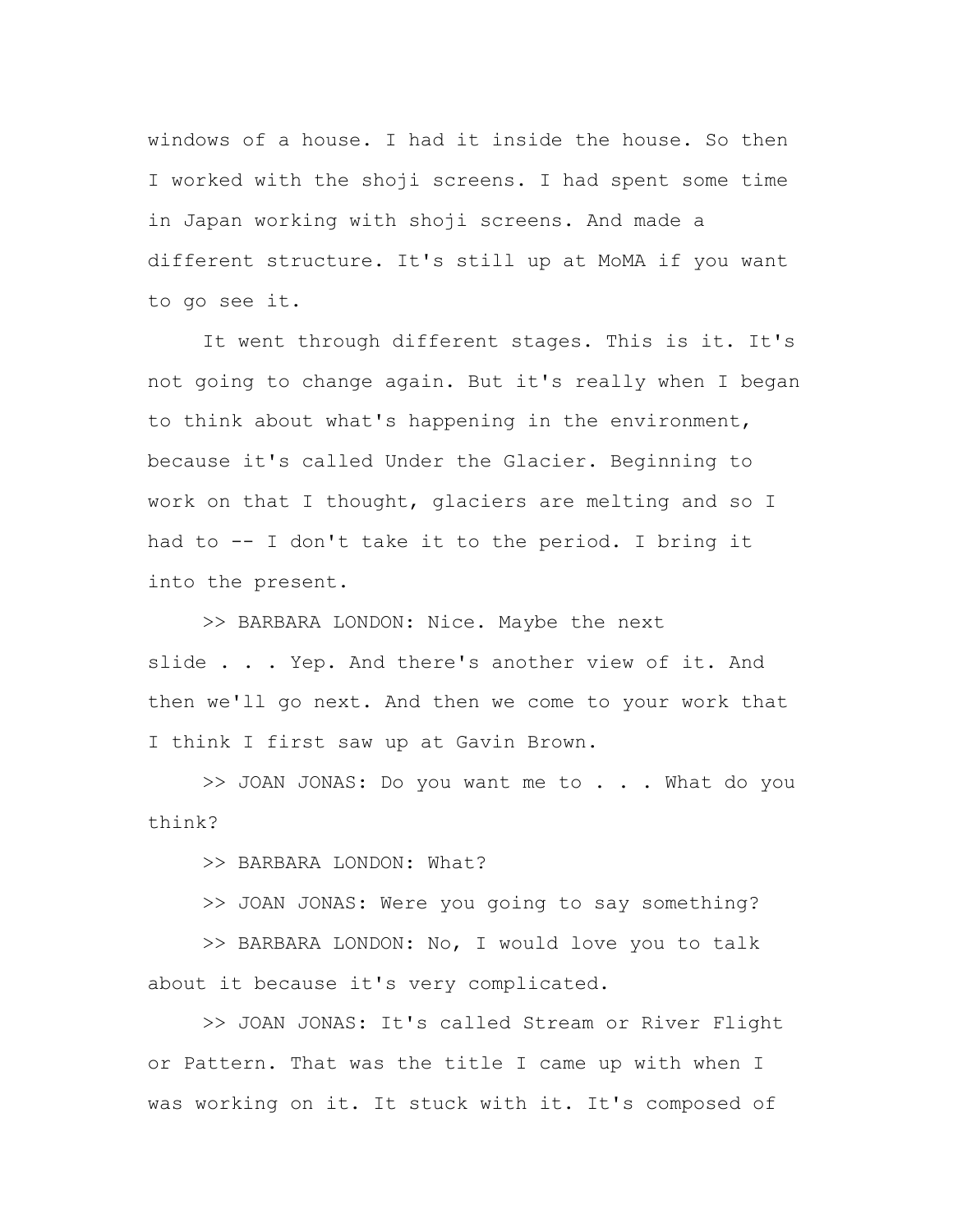three different video pieces and drawings of birds on panels on the walls, because birds are a major subject. After I finished reanimation, sometimes you feel like you have nothing else. So I began -- I was traveling a lot. I took my camera with me. I went to Singapore, to Genoa, just for the three pieces to Spain and then finally to Vietnam.

I took my camera with me and recorded what I was interested in in the first place, the first video of birds and trees, and in Genoa, I performed in front of projections in my loft. The second one was done in Santander. We don't have an image. The third piece -- I'll talk about them, we're going to show them at once. The third piece was inspired by my trip to Vietnam, although there are other shots in that. So each of the video works is composed of -- I call it journeys as another way to describe this piece. Also, I went to India and we went on these boats in these rivers.

Did you ever go on those? Yeah, beautiful. Anyway, so going to Vietnam was a big thing for me because I was a mentor for a young Vietnamese artist. We'll see her later. And, you know, for an American to go to Vietnam is very . . . It's special. It's not that I went there and did something about my feelings about the Vietnam War, but in order to go there I had to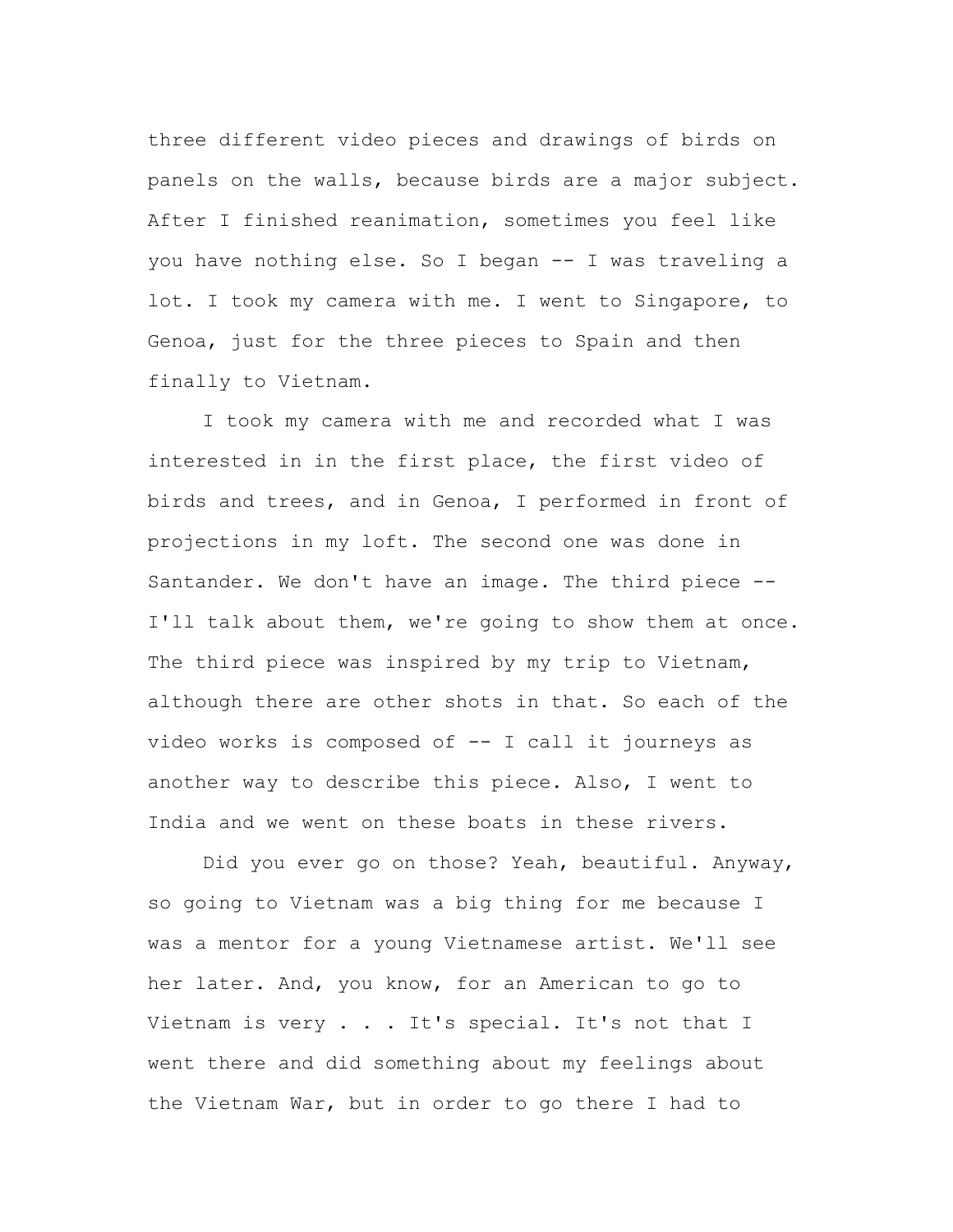really prepare myself to go there. But when I went there, it was simply to see my mentee's work and her friends and meet young artists. And then we went around, we visited various place where is I was interested in -- they have villages in which they make one thing, for instance, kites, paper animals, and so on.

And so anyway, the three works came together as one installation.

>> BARBARA LONDON: So I guess we go right to the videos? Okay. They're just a couple minutes, each one.

¶

>> JOAN JONAS: So I was interested in trees, too. So in Santander, and found chestnut trees. And then this is in Genoa. I did a number of things with this shot. You won't see it now. But I really liked this. That's a mirror. Up in Canada I have a big mirror, and I've done several performances for the mirror, making drawings. But this is an example of putting a work together with no idea what it is to begin with. It doesn't have a literary story. So I go back and forth working that way and working with more of a structured reference to literature.

So this is the one inspired by Vietnam. The birds . . .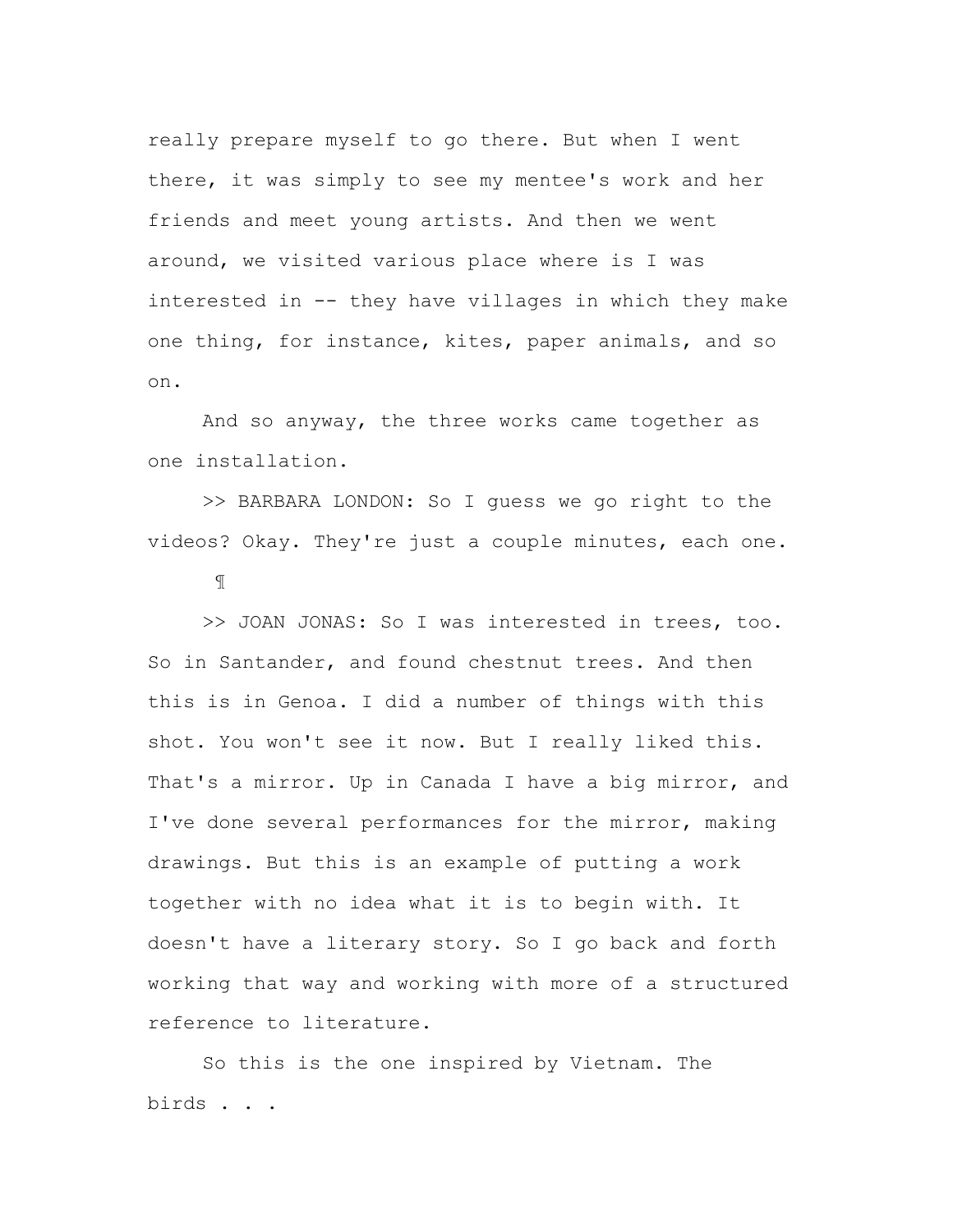>> Coyote on the shelf, looking out window.

>> Lying by the window. Wood, colors, covered with writing.

>> Books nailed to table, surveillance, flashback, movement from mad to bird.

>> Animal trail, flight patterns, shadows.

>> Large fox head, paper mache.

>> Tiger mask, orange with black markings.

>> Squat bird, green, purple, yellow, ceramic with interior bell.

>> Bird on branch, shot, stuffed, brown.

>> Perched owl on green base, wood is split, heart-shaped face.

>> Gray oversized elephant, painted wood, exaggerated trunk.

>> Behind, white wooden carved rabbit. Gentle.

>> JOAN JONAS: That's my collection of folk art that I'm talking about. I don't think -- there may not be any shots of Vietnam in this, but there are in the piece. Well, this is Vietnam. And this is India. Remember? I'm talking about it like it's a travel log.

>> BARBARA LONDON: Did you want to add anything?

>> JOAN JONAS: It's hard, because it's so much work. But the one part of the Vietnamese footage that's not shown is one interesting thing for me was the paper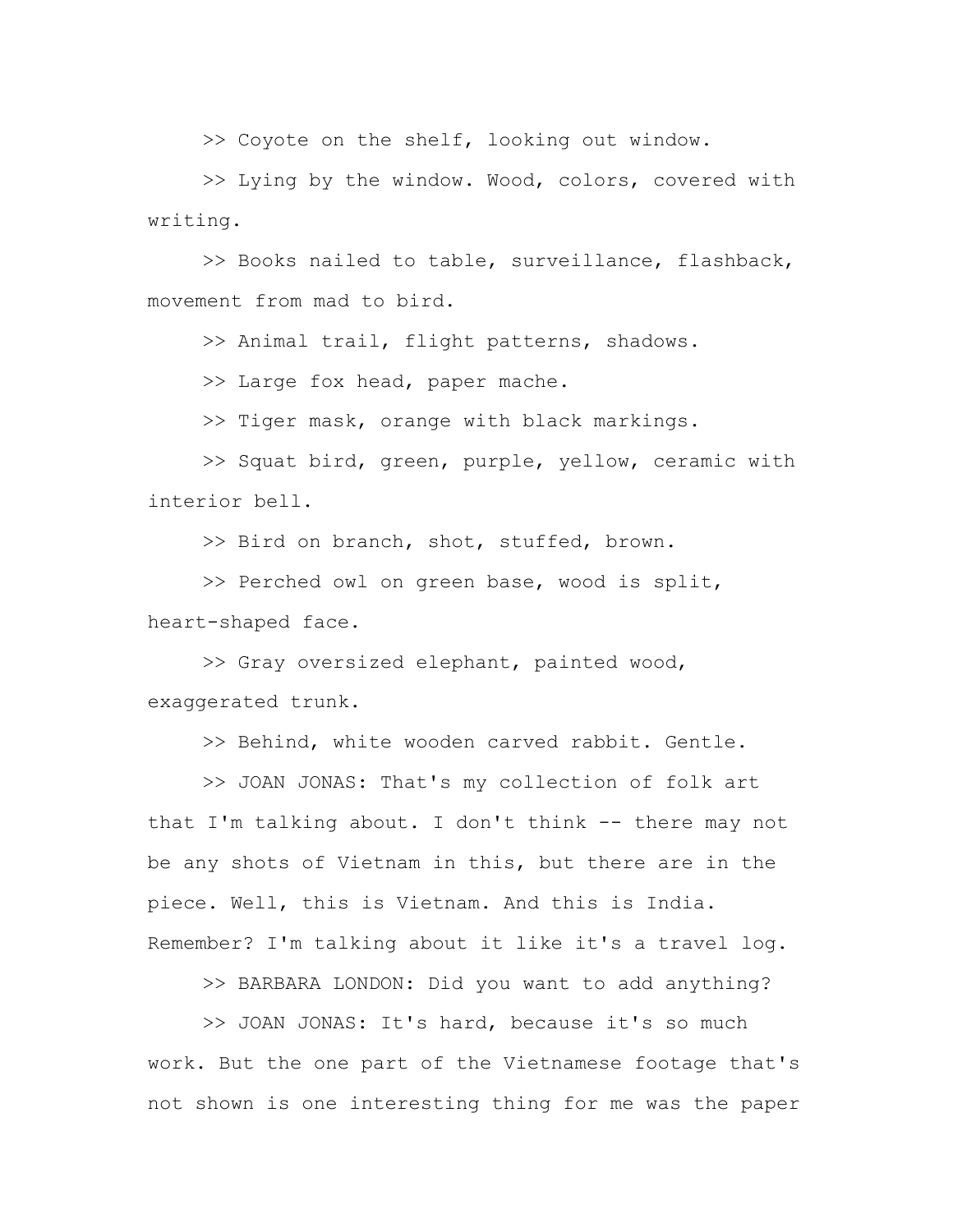village where they make paper animals, very elaborate, beautiful. They're big, all kinds of animals. Horses, and other things. And with colored paper. And then we were lucky. We went to the paper village to a little - there are many different little houses that make different paper objects. And then they're used in the ceremonies. We're very lucky, we went to a place nearby, not a monastery exactly, where this ceremony was taking place.

But the mother god in Vietnam, not connected to any religion, but the goddess of nature. And there were maybe 30 people watching this woman do a ceremony for hours. She was putting on different kimonos and taking them off. She didn't mind. They didn't mind. I had my camera. I was recording. They didn't mind. At some point they bring in these incredible paper animals and the woman does something. And then they take the paper animals and they burn them. They take them out to a place where they're all burned. So for me that's an incredible metaphor.

>> BARBARA LONDON: Very beautiful.

>> JOAN JONAS: I didn't use very much because I had to be very careful not to have it -- to tip in the wrong direction.

>> BARBARA LONDON: We'll go one more. Oh. You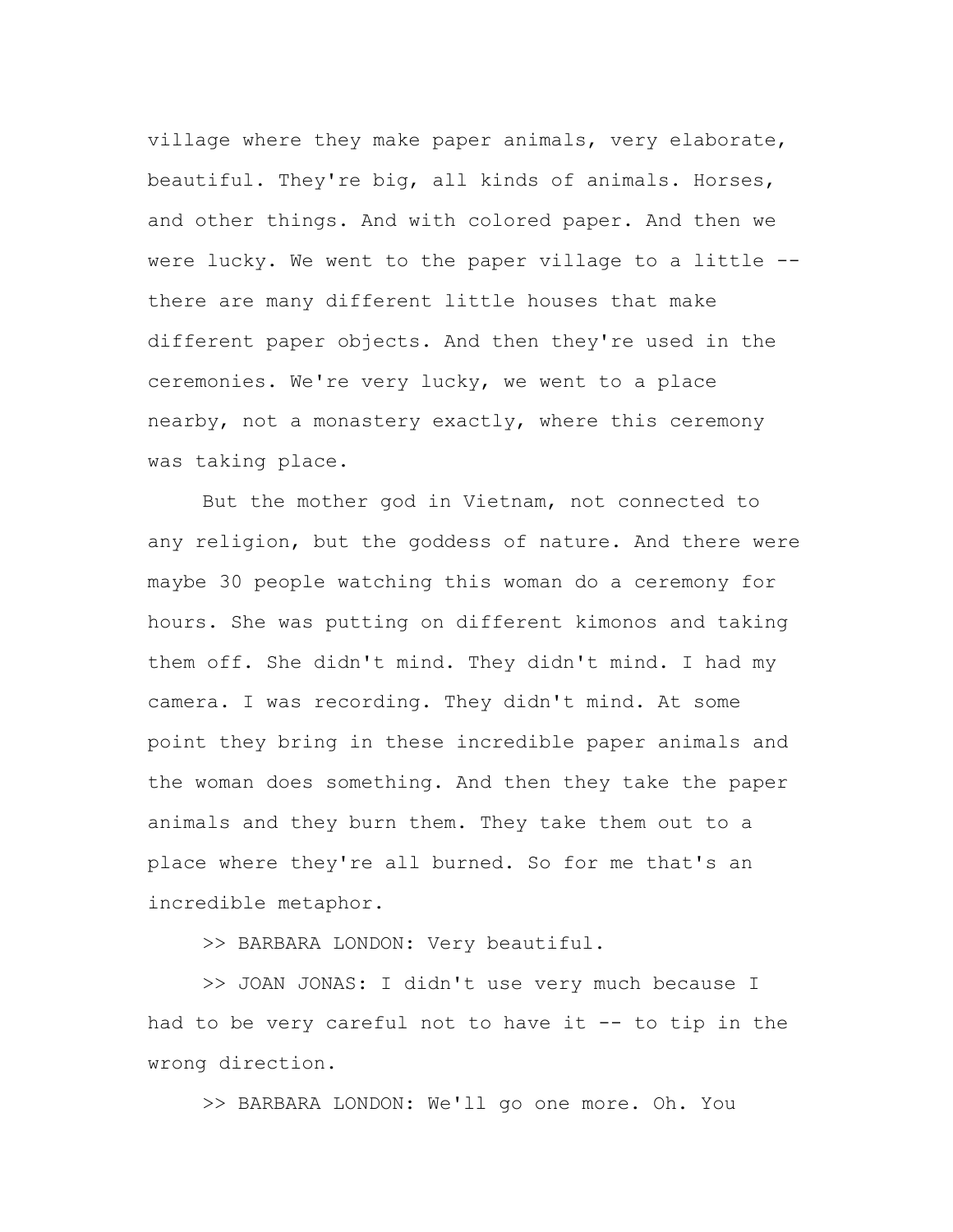talked about your collection. So this was, I thought, very beautiful, at Gavin Brown gallery on the ground floor when you walked in. This was in a way Joan's life. (Chuckling) Something your grandfather or your great uncle had carved?

>> JOAN JONAS: There was something my great uncle had carved, but they were all things I had collected over the years, up in Canada and also in various -- Barbara loves second-hand places, flea markets, everywhere. And yeah, I use them in my work a lot. I have a whole collection of houses like a miniature village that I've used a lot in my work. The things go in and out of my work.

>> BARBARA LONDON: And the dog or coyote?

>> JOAN JONAS: From a piece, yeah.

>> BARBARA LONDON: And the drawings. You felt you were getting a very intimate look at you. We'll do one more. So, Joan has been a teacher in Europe, at the Rex academy, at MIT where you're a professor emeritus, I think. But you already mentioned -- I'm not going to pronounce her name right, Thao, she just won this award. It was very beautiful. We'll go one more. This is a still from her piece.

>> JOAN JONAS: Actually, she was a mentee. I was a mentor through the Rolex Foundation. And when I saw her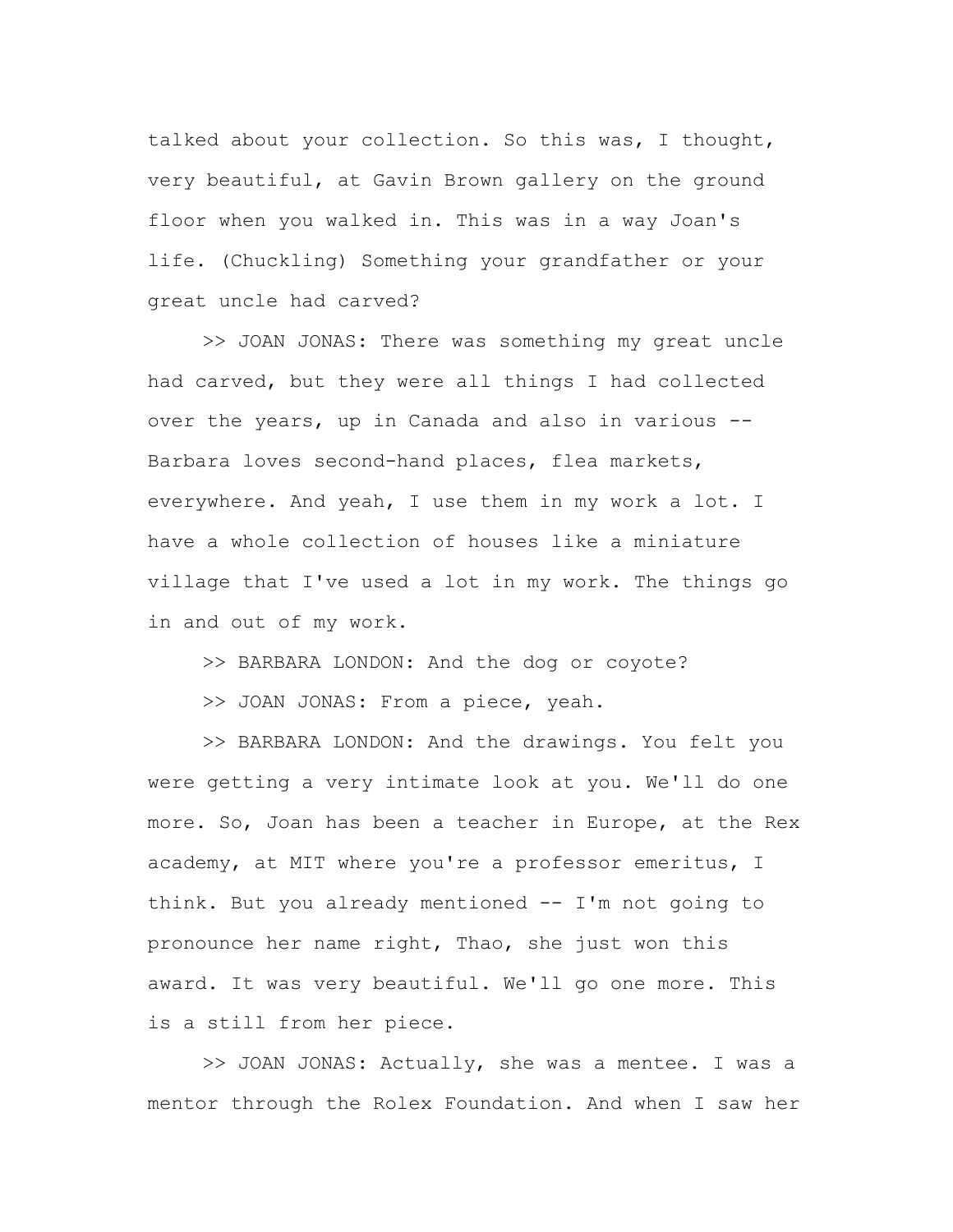work, she was a painter. She had just begun to do a little bit of video. She's a beautiful painter. I knew she was a really good artist. Then she developed this piece. And her work is beautiful. I'm so glad. It's such a nice connection, Barbara, that you were one of the people who gave her. I'm very happy. It was very important to have somebody from a place like Vietnam, and to be a woman, because it is harder for women to be recognized everywhere, so. But she deserves it. It's not just because she's a woman.

>> BARBARA LONDON: When I was on the jury and saw the work I thought this is the eye of someone very special, so, yeah. So think that's kind of it. We'll take questions if you want, Sally? If you don't, that's okay. We'll have a glass of wine. There's one. Oh.

>> AUDIENCE: I would love to hear you respond to -- or expand on your argument that you had with John where he then suggested that you might be influenced by Plexus work. I won't ask you that unless you want to respond. I then started thinking about your relationship with Plexus, because I think you come from a very different place.

>> JOAN JONAS: I do. I never felt part of Flexus, but there's a lot of common -- all these groups have little bits in common. But I don't know, it's just that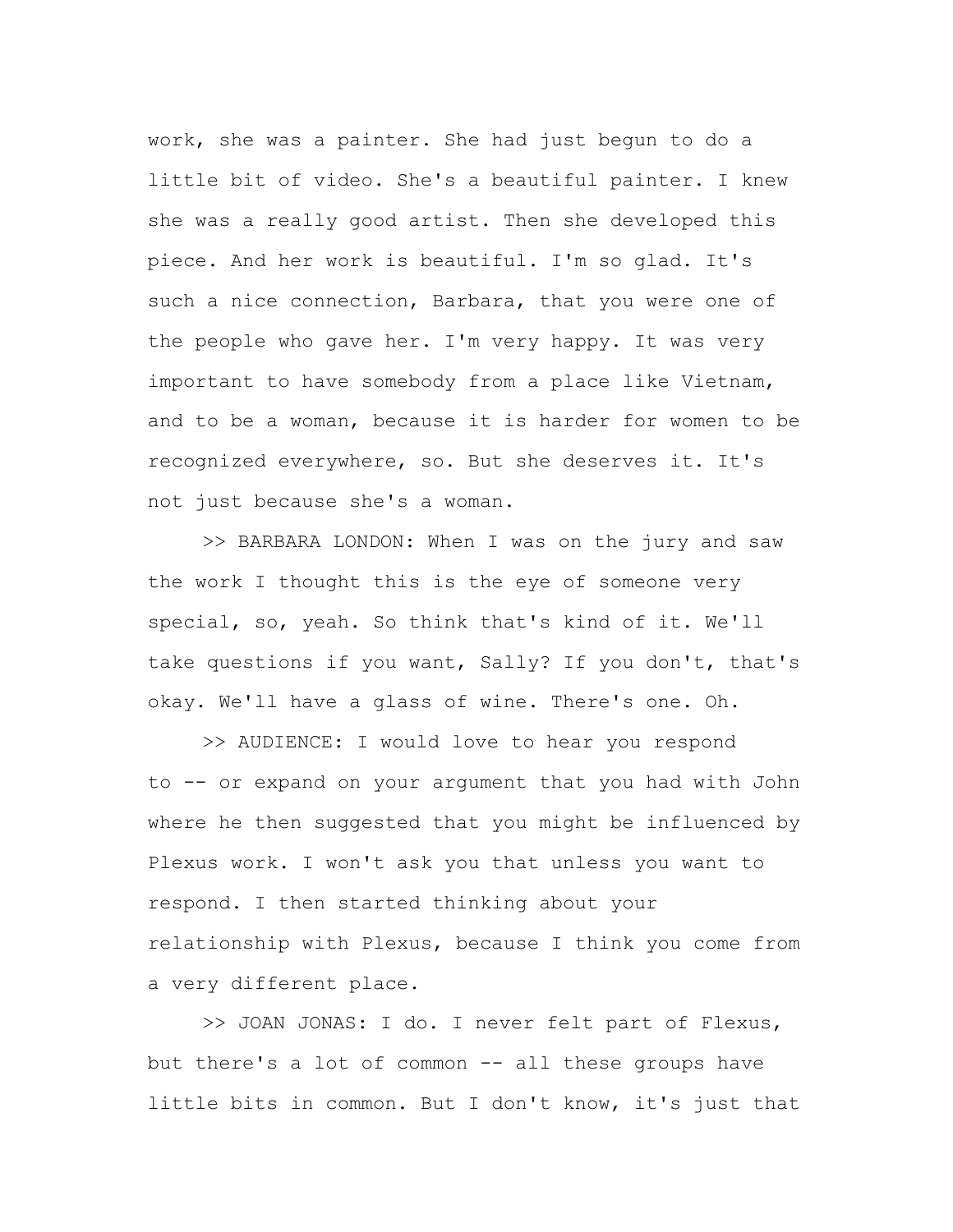John insisted that must be true.

(Laughter)

>> JOAN JONAS: And, yeah.

>> BARBARA LONDON: I'm going to take that back. I also remember being at a conference at MoMA in '73, '74. I think you were there as well, where all kinds of people came to talk about video. And it was, again, like everybody jumping on the bandwagon, briefly for some people. But John made a cogent point. He saw everybody talking as if it were the bee's knees and he said, it's just another pencil.

>> JOAN JONAS: That's true. I remember that. We were all sitting in a room, remember? Yeah.

>> BARBARA LONDON: There's a question in the back. You call them out.

>> AUDIENCE: Hi, Joan, Barbara, thank you so much for the inspirational talk. It's really amazing to see your work. So, my question, do you have any general advice for young emerging artists working with video and performance?

>> JOAN JONAS: Well, I mean I have advice in general for artists, which I say over and over again. One thing is to form a peer group, because it's very difficult. I know it is. It's very difficult to have your work shown in a space you might want to show it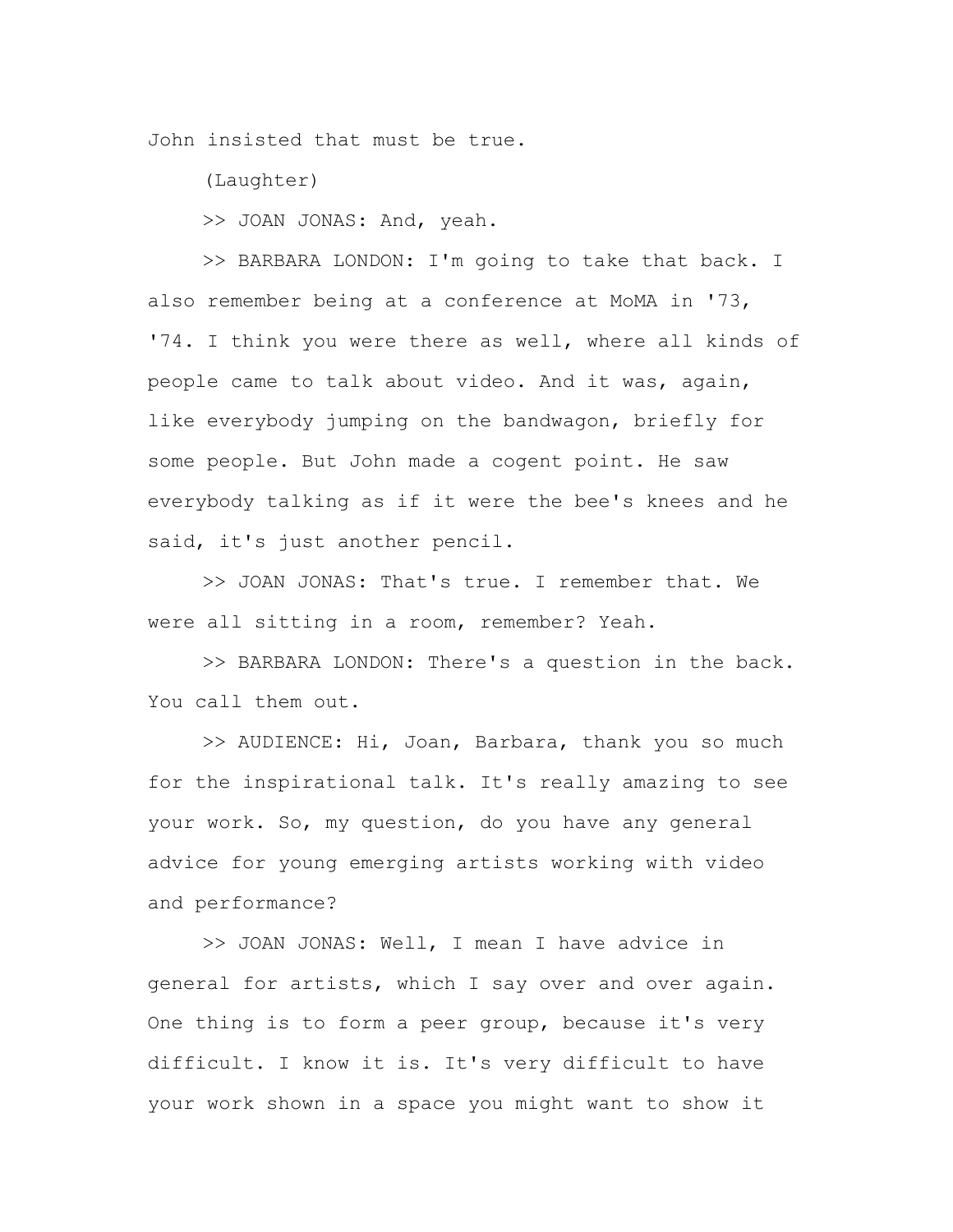in. So I think you should form your own peer groups. And what artists have been doing for years is opening their own spaces. That's one way to get your work out. I don't have any particular advice for video per se because I think you're working with different technologies. And I'd have to know more about what you particularly do.

But also, then I always say you have to work hard and love what you do because you may not get recognized, and you may not get recognized for a while. But, yeah. I think that to look at the technology, I think it's perfect to mention John saying it's just a tool. It's a pencil. It's a tool. I've always tried to balance it with . . . Without getting too dependent on the technology, to have it dominate. Anyway. But I do think -- I would feel better answering if I knew more about your work or what you're trying to do, because it would -- I'd say something different to each person. It depends on what you want, you know. That's the most important thing.

>> AUDIENCE: Thank you Barbara, and thank you Joan. I'm here. I stood up so you can see me. I wanted to ask you, Joan, I know that Douglas said once that with other artists you invented video, and others invented performance, but you alone invented the hybrid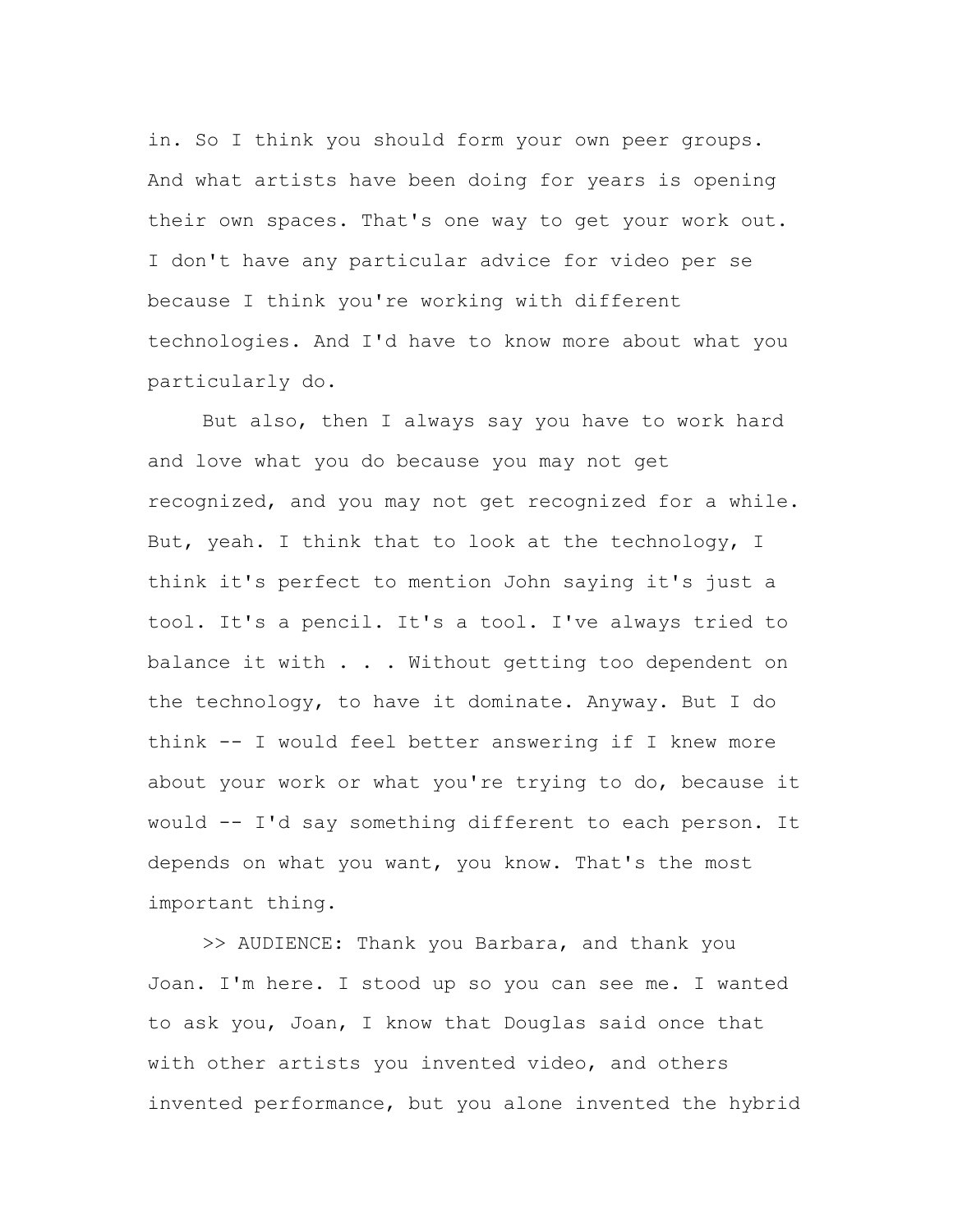of video performance. And it's true that video and performance are very much connected in your work. Also the video and the installation often has documentation with your work without being documentation. There's always this blurring. As you said, your previous work are always an inspiration for the future work.

So I wondered if you could elaborate a little bit more about the performative part of your work, the moments when you were performing.

>> JOAN JONAS: Yeah, I was just saying tonight please don't call me a performance artist. I just say that because it's just -- many artists don't want to be tied down to one discipline. And so words like that -- you know, somebody else invents those phrases, but on the other hand I'll say that performance and moving with my body is really one of the basic structures of my work, and one of the ways in which I find movement, I find narrative, all the things that you see, through moving my body in relation to, say, a video projection. But I don't like to be called a performance artist because what does that mean, a performance artist? To me I don't think people can understand what that means.

So I'd rather just be called an artist. That's not really what your question is.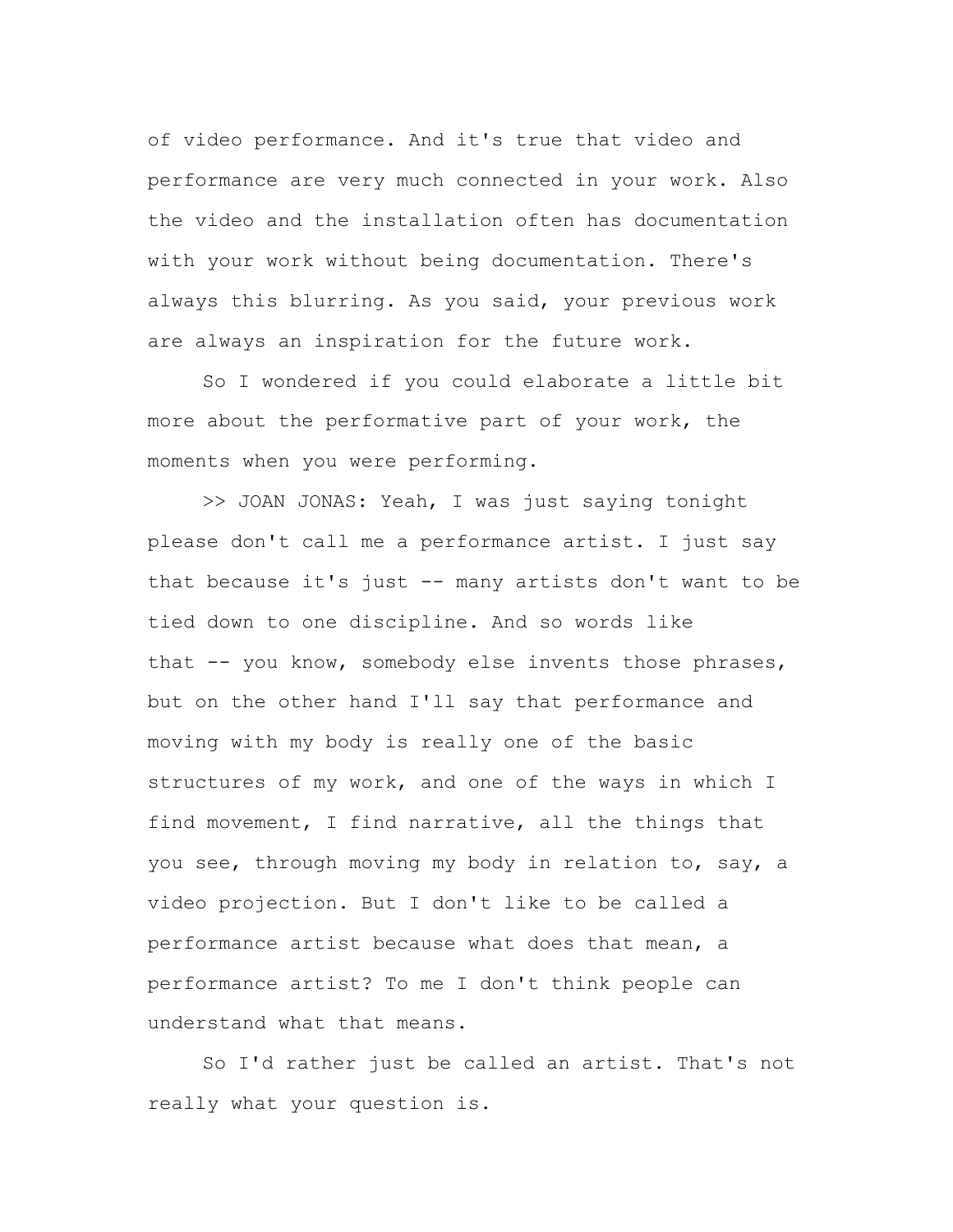>> AUDIENCE: Video performance artist.

>> JOAN JONAS: It happened because I was performing with someone, I bought a Portapak and brought it back. I was fascinated with sitting in front of the monitor with the camera, the closed circuit situation, inventing -- it was the influence of film because I had been looking at film, studying it by going to film at the Anthology and all over New York there were film theaters showing Fassbender and so on. I was really interested in film. When I got the Portapak, I thought now I can make my own films. I called them films to begin with.

All of my early video explores the relationship of video to film. So my first question was how is video different from film, what is peculiar to video, what is the vertical roll. So it was just a natural thing to step into the space of video. And then to the first performance I did using video, Saul bought his class to my loft to see it. It involved a camera, a monitor, a table, and a lot of props. And I performed so the audience saw on the monitor what I was doing, manipulating the prop. That fascinated me because I could make a complex statement by layering these different -- the audience saw the live performance simultaneously with the video projection.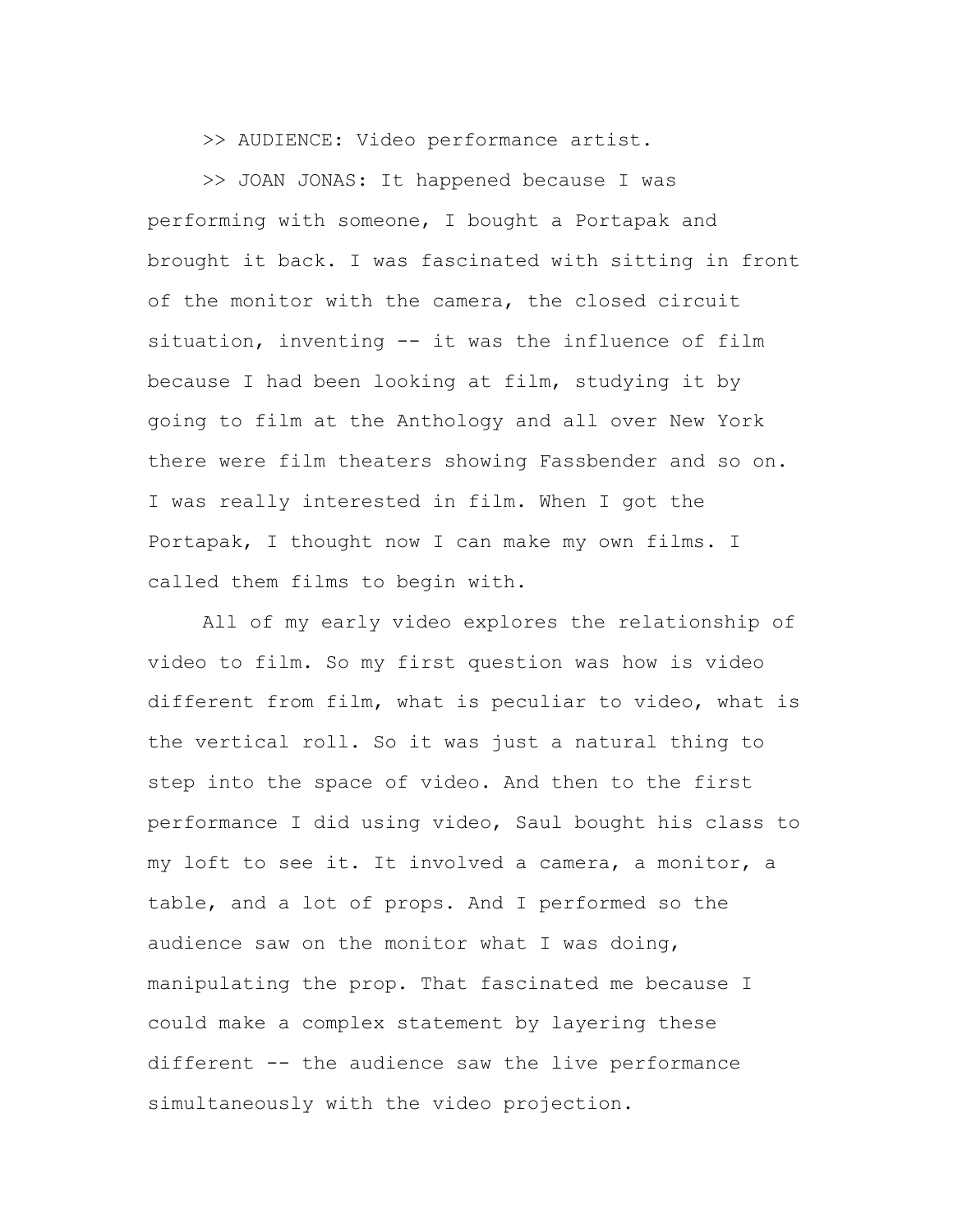And, you know, I performed with my body. And I work with objects. And in the beginning, not with any kind of language. And so that's how I began. And then I said in the very beginning I want to develop my own language, because I was in the middle of a minimalist -- my good friends were all minimalists - many of them, minimalist artists. And I really wanted to break out of that tradition. And, of course, Jack Smith was there, so he was definitely not a minimalist. And so it just became a way that I could develop my own language, to put these things together.

And, yeah, to explore something that was relatively unknown at that time. Does that answer your question?

>> AUDIENCE: Yes. Thank you.

>> AUDIENCE: Hi. Thank you both for speaking. I'm a big fan of your work, Joan. I wondered if there's anything that you would be willing to share about your experience of staying emotionally present with a transforming environment and planet. Staying emotionally present within a natural environment, a planet that is rapidly changing.

>> JOAN JONAS: I focus on my work. I mean, I find -- we all know how depressing it is to read the newspaper every day. And it's a dire situation we're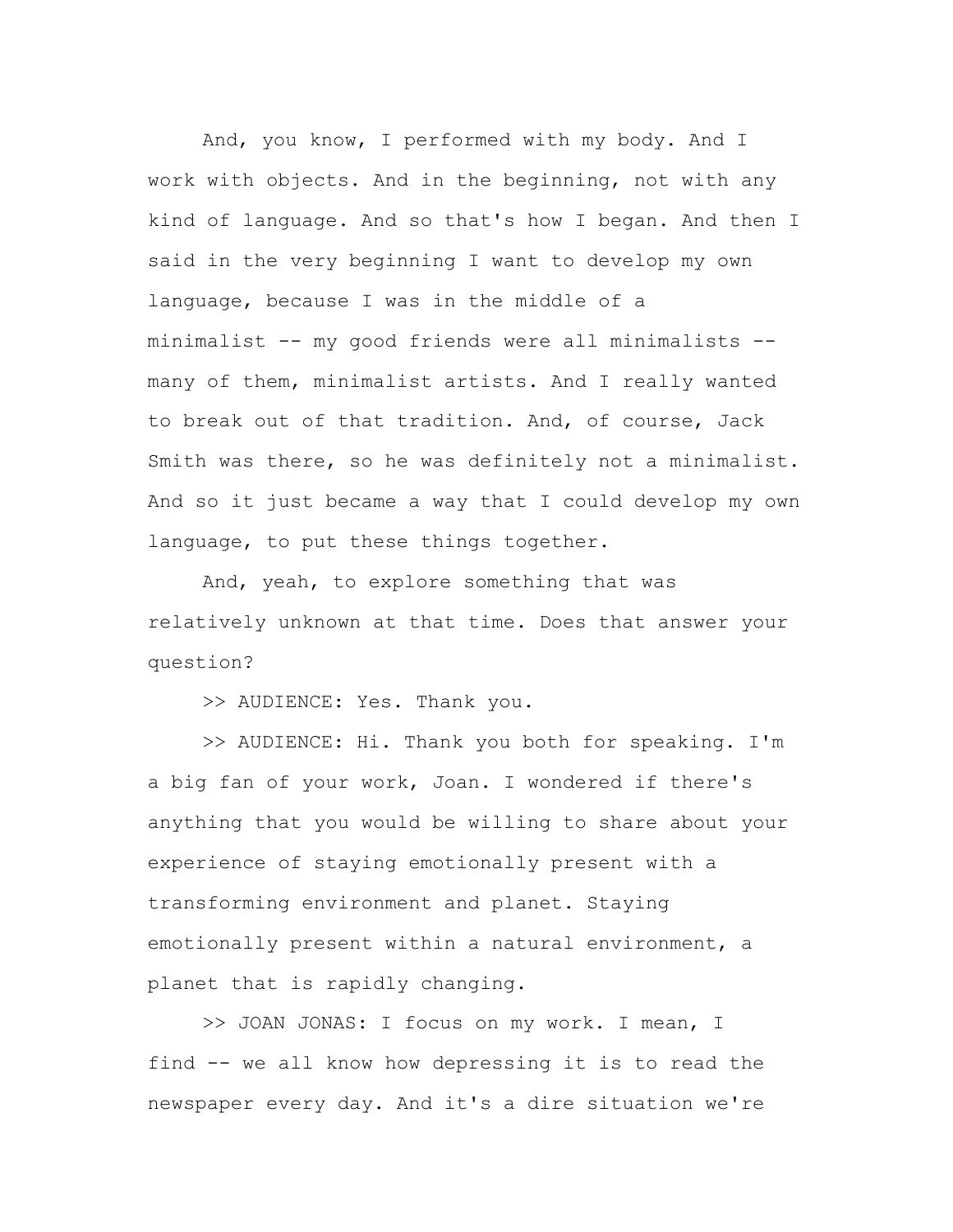in, I know. I focus on my work. And I'm working right now on a working involving oceans. And you know what's happening to the ocean. But I focus on the  $-$  it's about fish and about creatures partly. And I'm working with children. So I focus on the -- what are the miraculous aspects and qualities of these creatures.

And so that's what I focus on. My piece is not about the tragedy that's happening. But of course you see it. I mean, because the audience comes and they know. And I imply. I make -- but I'm not making a didactic piece, I'm making a piece about creatures. I can't really -- I won't go into it, but that's basically -- I think all of us -- I have friends who for various reasons, the work is what keeps you alive and going and being positive, because the work is positive. It's the only thing -- I think that art is one of the few positive areas that we have, you know. And I think that's why so many people go to museums and we share our work with each other.

>> BARBARA LONDON: So maybe we'll go one more. Okay.

>> AUDIENCE: A friend of mine passed away, Hans, he taught at the University of Iowa. He was an intermedia artist.

>> BARBARA LONDON: I knew Hans from the '70s.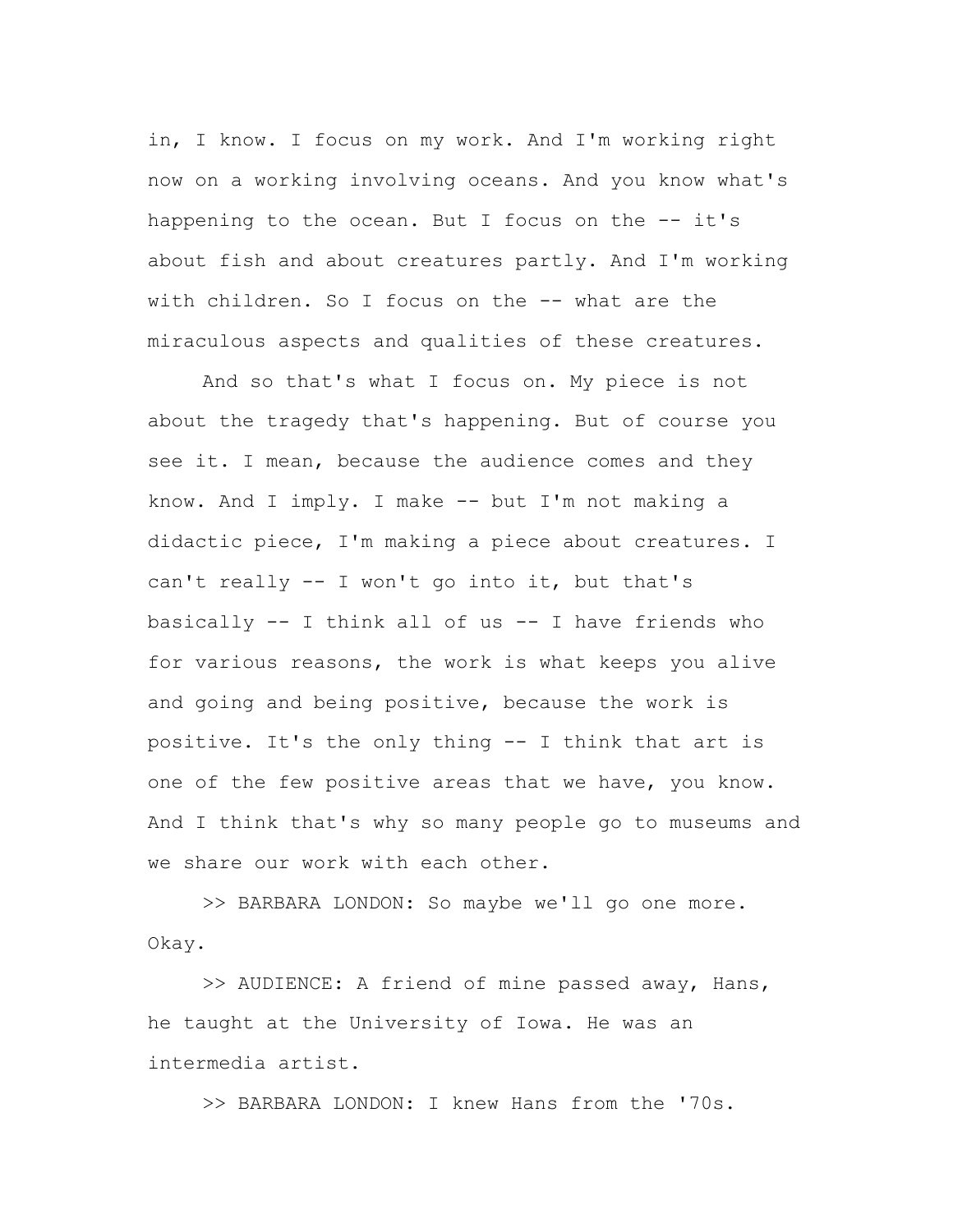>> AUDIENCE: He had a wonderful story about how -- (Off microphone) He had a CD that needed to be projected. And -- what to do with it, so they installed the CD on a pedestal. They couldn't find a monitor to play it on. Which I thought was very telling. I wonder, Joan, you mentioned the educators that were using the video, the Portapaks. I grew up amongst educators in Philadelphia who experimented with it. And I'm curious about the strange connection between people in the arts and people in education, whether the boundaries were crossed and enough dialogue occurred.

>> JOAN JONAS: I don't know what you mean by people in education.

>> AUDIENCE: Radical educators who were like yourself using technology in interesting new ways. The question is, you know, in the '70s, were the artists that you hung out with in New York, were they in a dialogue with these educators?

>> JOAN JONAS: I wouldn't separate what you call these educators from these artists, because many artists were teaching. Why don't you speak to  $-$ -

>> BARBARA LONDON: I don't understand either. Everybody I knew was teaching, even in the '70s. Nobody had money. Teaching was one way.

>> JOAN JONAS: There wasn't a separation like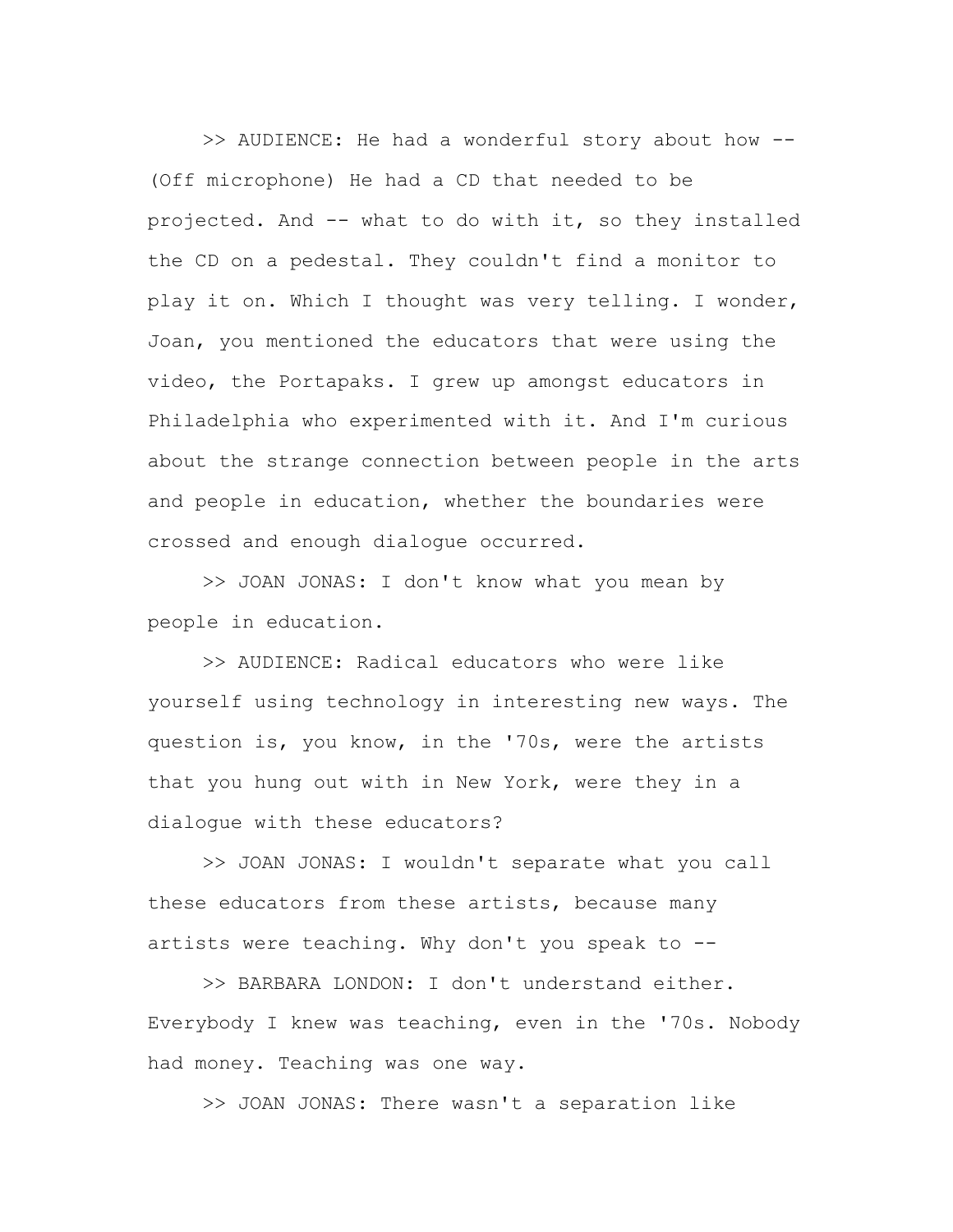you're implying.

>> BARBARA LONDON: Everybody was in dialogue.

>> AUDIENCE: I guess what I'm arriving at is that if there had been enough momentum where this new culture of feedback systems, which is what the camera and the Portapak and the monitor provides, feedback can be with society, students and teachers, students and their environment, artists and their environment. We would have had a culture that could have stood up against the crushing of, say, net neutrality. Like we're in a place where there's huge change going on and we need a strong answer to how we're not addressing Google, and Apple, and all these large corporate frameworks that are not fostering art and a good, positive relationship with nature.

>> BARBARA LONDON: I think it's out there. You've got all kinds of pockets of people interacting through social media. And they form networks. And yes you've got those big cats, or those big people who have a lot of control. But there are communities online, communities in the cities, communities around the libraries or around -- I mean, they form everywhere. So it's not like we and they -- yes, there is a we and they, but there's a lot of wes. I don't know.

>> JOAN JONAS: That's true. Also, there's also